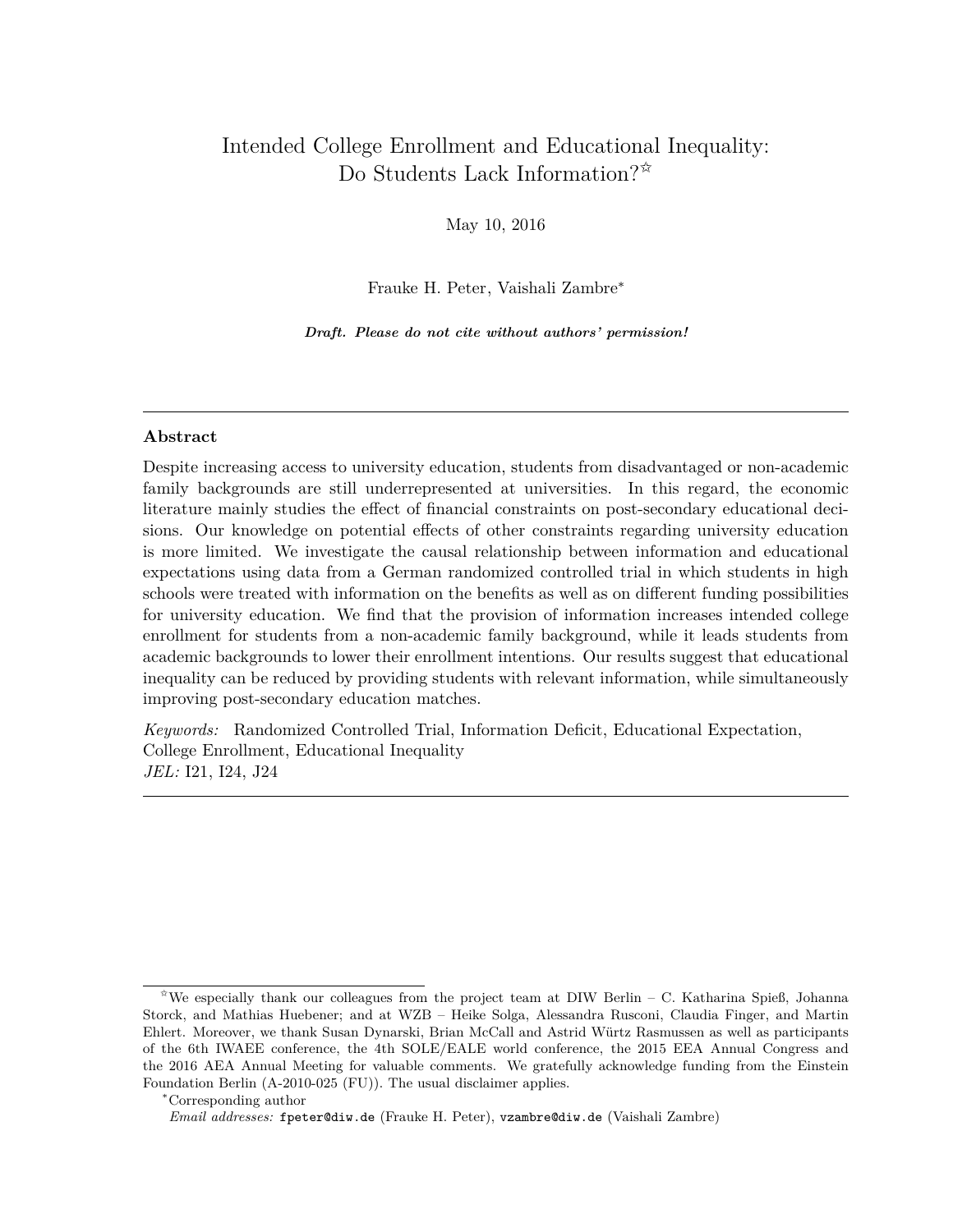#### **1. Introduction**

Around the world, post-secondary educational decisions consistently depend on individuals' socio-economic background. In Germany, the odds of starting university education is 37 percent for students from non-academic backgrounds, but the odds are 84 percent for students from academic backgrounds [\(Middendorff, Apolinarski, Poskowsky, Kandulla, and Netz, 2013\)](#page-21-0). In the economic literature, these observed differences in educational choices have been mainly examined as effect of financial constraints. This focus stems partly from the fact that most studies are based on English-speaking countries where tuition fees indeed present a high financial burden. In countries like Germany, however, university education is free of charge<sup>[1](#page-1-0)</sup> and the government provides means-tested financial support to finance living expenses. Financial constraints are, thus, less likely to explain the observed differences in enrollment rates. The results of [Steiner](#page-22-0) [and Wrohlich](#page-22-0) [\(2012\)](#page-22-0) support this argument, as they find only a small elasticity of student aid (BAföG) on participation in tertiary education in Germany.[2](#page-1-1)

A relatively new explanation for the differing decisions to study based on socio-economic background is a potential lack of information. Given that educational choices are usually modeled as the result of cost-benefit considerations, it is essential that students know about costs and benefits of university education and how they compare to alternative choices. Acknowledging the uncertainty involved in educational choices, where the odds of success and the subsequent returns are uncertain, students must base their decision on the information available to them and form expectations. These expectations are, in turn, shaped by the socio-economic environment of students [\(Manski, 1993a](#page-21-1)[,b;](#page-21-2) [Bifulco, Fletcher, Oh, and Ross, 2014\)](#page-20-0). Consequently, expectations and information sets may differ by students' educational backgrounds.<sup>[3](#page-1-2)</sup> Different information sets at the time of the decision making may explain why students from different educational backgrounds arrive at different educational choices. Thus, directly providing information may help students to make a more informed and background independent decision.

In this paper we investigate how students' intended college enrollment changes as a result of extending their information set. We use data from a randomized controlled trial in Germany in which high school students one year prior to their graduation exams were provided with information about returns to and funding possibilities of post-secondary education. During this in-class information intervention labor market benefits of university education were compared to vocational training. This presentation was given using a standardized script in order to ensure that information was consistently presented across the random sample of high schools.

<span id="page-1-0"></span><sup>&</sup>lt;sup>1</sup>In 2006, seven out of sixteen states in Germany introduced tuition fees, which triggered a lively discussion about fairness in access to university education. However, by 2014 all states had abolished tuition fees.

<span id="page-1-1"></span> ${}^{2}$ Even in the English-speaking world the effect of financial aid programs is mixed (for an overview see [Dynarski](#page-20-1)  $(2002)$ ).

<span id="page-1-2"></span> $3<sup>3</sup>$ As pointed out by [Oxoby](#page-22-1) [\(2008\)](#page-22-1), students also infer their own ability from observations of similar individuals, who successfully took the same path.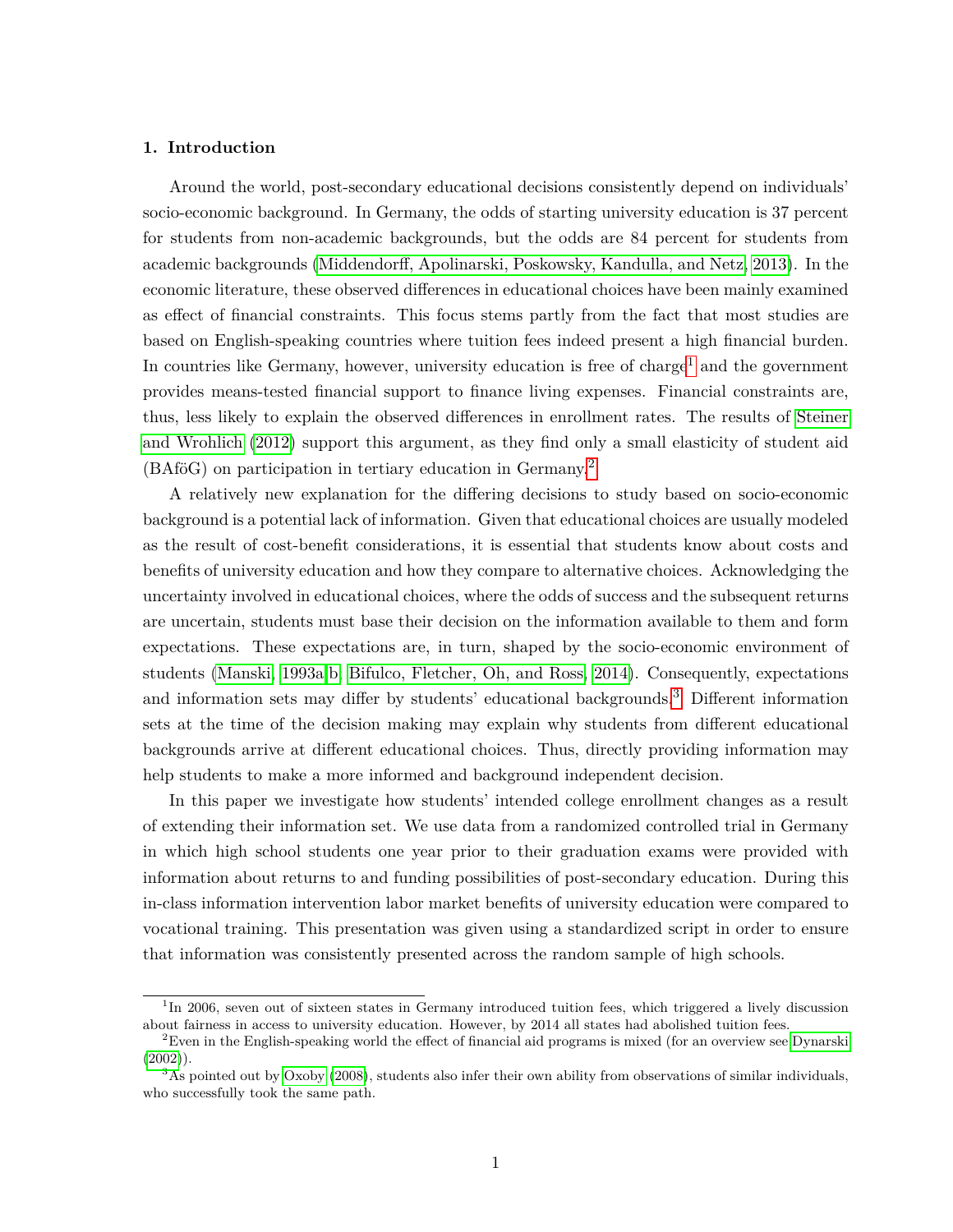A growing number of studies investigate the relationship between information and educational choices. Some studies provide information about costs and benefits of education [\(Ore](#page-22-2)[opoulos and Dunn, 2013;](#page-22-2) [McGuigan, McNally, and Wyness, 2014;](#page-21-3) [Kerr, Pekkarinen, Sarvimäki,](#page-21-4) [and Uusitalo, 2015\)](#page-21-4), while other studies focus on specific information, i.e. provide students solely with information on financing possibilities [\(Booij, Leuven, and Oosterbeek, 2012;](#page-20-2) [Herber,](#page-21-5) [2015\)](#page-21-5) or examine the effect of information on the application process for college and financial aid [\(Bettinger, Long, Oreopoulos, and Sanbonmatsu, 2012;](#page-20-3) [Hoxby and Turner, 2014\)](#page-21-6). Furthermore, there are studies exploring the influence of (general) information on educational decision-making in developing countries [\(Nguyen, 2008;](#page-22-3) [Loyalka, Song, Wei, Zhong, and Rozelle, 2013;](#page-21-7) [Jensen,](#page-21-8) [2010;](#page-21-8) [Dinkelman and Martínez, 2014\)](#page-20-4), where the lack of information may be even more severe as obtaining information is more difficult.

The existing evidence shows that providing information improves students' knowledge. As we would expect, these improvements are larger for students from disadvantaged backgrounds indicating that ex ante students might underestimate the returns to post-secondary education or their probabilities of succeeding in higher education. Yet, it is still unclear under which circumstances and in which context the provision of information impacts educational choices. The type of information, the mode of presenting information as well as the duration and the level of interaction varies greatly across existing studies. Correspondingly, results are mixed, allowing neither the conclusion that information does impact educational choices nor that it does not. Further, most of the evidence refers to countries with comparatively high tuition fees. In these countries the extent to which information can affect educational decisions may be restricted. Hence, looking at data from a German randomized controlled trial may shed further light on the effectiveness of information provision in a tuition free context.

Our study shares similarities with the information treatments assessed by [Oreopoulos and](#page-22-2) [Dunn](#page-22-2) [\(2013\)](#page-22-2); [McGuigan, McNally, and Wyness](#page-21-3) [\(2014\)](#page-21-3) and [Kerr, Pekkarinen, Sarvimäki, and](#page-21-4) [Uusitalo](#page-21-4) [\(2015\)](#page-21-4). [Oreopoulos and Dunn](#page-22-2) [\(2013\)](#page-22-2) investigate the effect of an Internet based information campaign for high school students from disadvantaged schools in Toronto. The authors examine the effect of this information treatment on students' belief about the returns and costs of higher education as well as on their aspiration to earn a college degree. They find providing information to be effective for students who initially stated that they were unsure about their desired educational attainment. However, [Oreopoulos and Dunn](#page-22-2) [\(2013\)](#page-22-2) find no change in the intention of students who do not plan seek further education following high school. The paper by [McGuigan, McNally, and Wyness](#page-21-3) [\(2014\)](#page-21-3) examines students aged 14 or 15 in a sample of London schools. Their results show that information provision has an effect on staying in education, i.e. students continue to obtain their A-levels, but the authors find no effect on the intention to go to college. These two studies were conducted in countries where students need to pay tuition and their results may not extrapolate to countries where financial constraints should be of less importance. To the best of our knowledge, the study by [Kerr, Pekkarinen, Sarvimäki, and Uusi-](#page-21-4)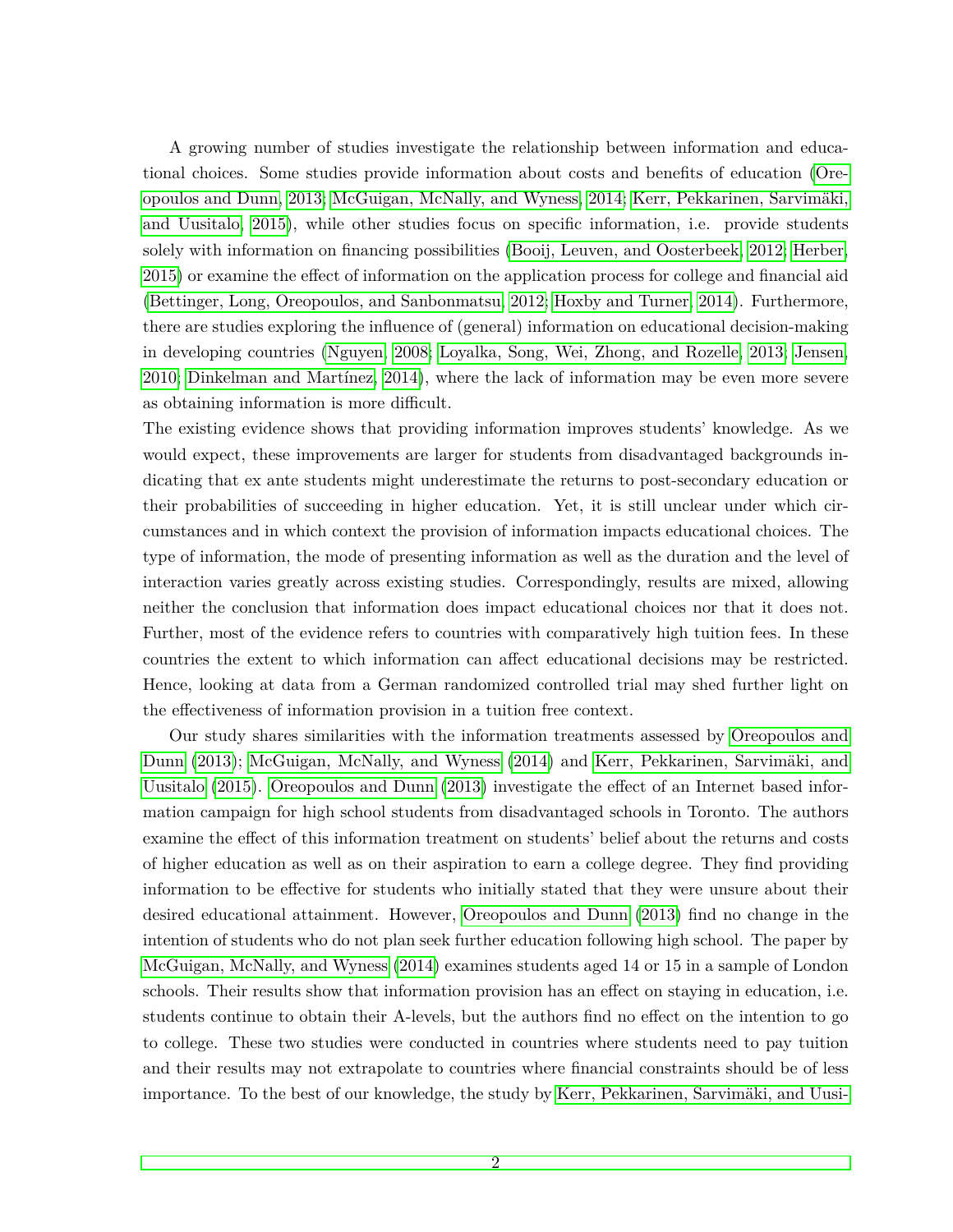[talo](#page-21-4) [\(2015\)](#page-21-4) is the only other study providing information on the costs and benefits of university education in a tuition free country. [Kerr, Pekkarinen, Sarvimäki, and Uusitalo](#page-21-4) [\(2015\)](#page-21-4) focus on students' choice of major in Finland treating students close to graduation with major-specific information. They find no significant effect on major-specific applications or enrollment rates. The authors conclude that a potential lack of information on labor market success may not be important for educational choices.

We add to the existing literature by analyzing the differential effects of providing information on intended college enrollment by students' educational background. We assess a treatment effect two to three months after provision of information. Our results show that the information treatment affects intended college enrollment. For students from a non-academic family background intended college enrollment increases by 8 percentage points, while students from academic backgrounds decrease their enrollment intention by 5 percentage points. This suggests that increasing information indeed narrows the gap in intended college enrollment by educational background. Examining the effect of information on intended college enrollment instead of the actual transition is sometimes viewed as a drawback, neglecting the fact that actual transition is critically influenced by university entry restrictions. As such, focusing on intentions can yield valuable insights on the effectiveness of providing information as it abstracts from supply side restrictions of university education. Meaning that intended college enrollment measures students' individual preferences for tertiary education that are not dependent on the number of places available at universities or enrollment restrictions based on grade point averages.[4](#page-3-0)

The remainder of the paper is structured as follows: Section [2](#page-3-1) describes the institutional context in Germany. Section [3](#page-5-0) describes the randomized controlled trial, the intervention as well as the data. Section [4](#page-9-0) introduces the empirical strategy and in Section [5](#page-11-0) we report our estimation results. In Section [6](#page-15-0) we present some robustness tests before Section [7](#page-18-0) discusses our findings and concludes.

## <span id="page-3-1"></span>**2. Institutional context**

In Germany education policy is the responsibility of each federal state *(Bundesland)*. Thus, education systems differ across the sixteen states. The data used in this paper stems from a randomized controlled trial conducted in the federal state of Berlin, where students complete six years of primary school<sup>[5](#page-3-2)</sup> before being assigned to different tracks of secondary schooling according to their ability. Secondary school tracks can be differentiated into a vocational and

<span id="page-3-0"></span><sup>&</sup>lt;sup>4</sup>Moreover, based on psychological theory, intentions are a precondition for behavior, describing an individual's intention to induce actual behavior [\(Ajzen, 1991,](#page-20-5) [1985;](#page-20-6) [Fishbein and Ajzen, 1975\)](#page-20-7).

<span id="page-3-2"></span> ${}^{5}$ The transition to secondary schooling after six years occurs in three federal states (Berlin, Brandenburg, and Mecklenburg-West Pomerania); in all other federal states children start secondary school following the completion of grade four.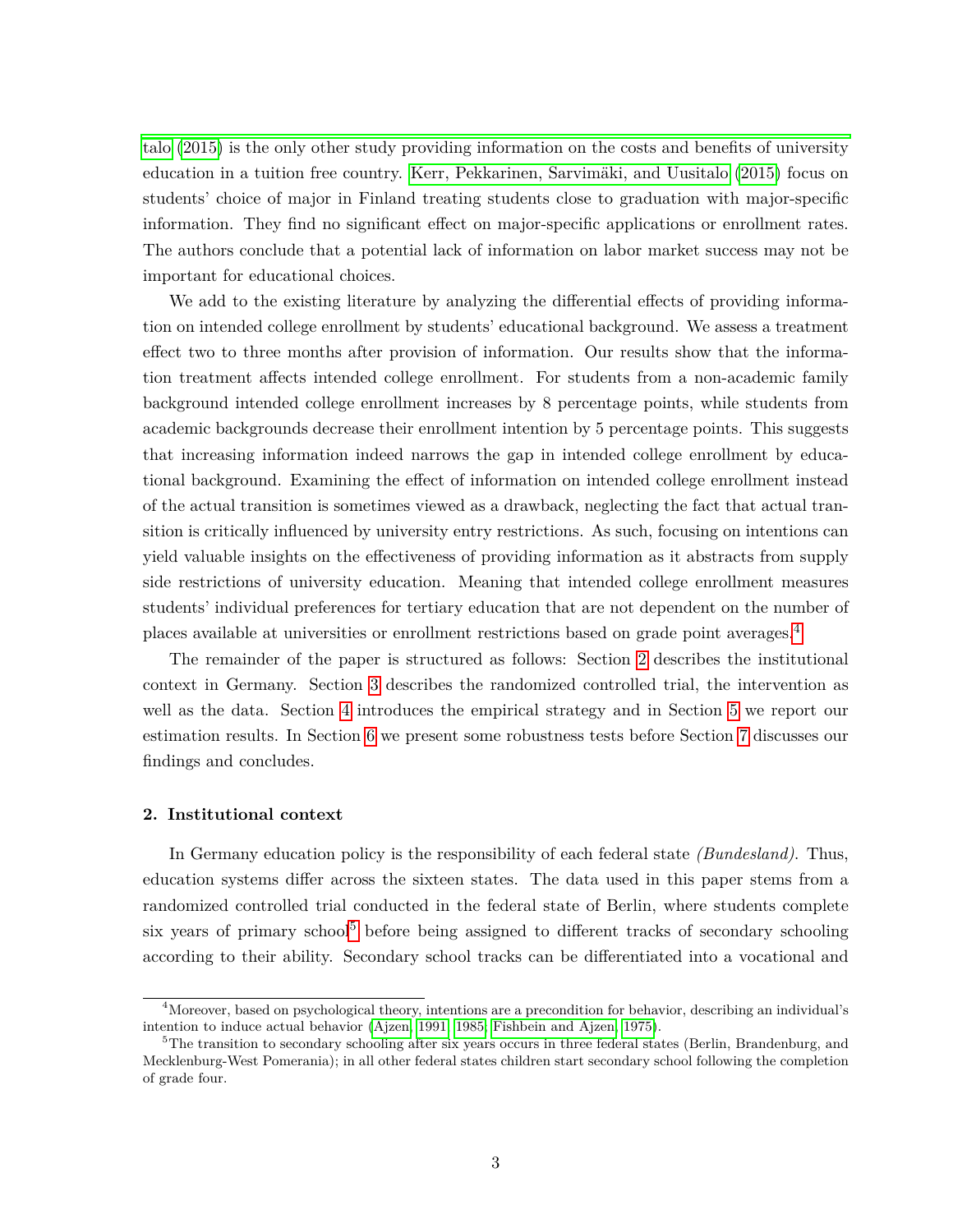a university track.<sup>[6](#page-4-0)</sup> Only at university track schools can students earn the general university entrance diploma, which in Germany is called *Abitur*, that allows students to immediately start university following graduation. In our study, we exclusively focus on students working toward the *Abitur* degree; excluding those striving for other specialized high school diplomas. In Berlin students can earn their *Abitur* at 137 schools. These 137 schools are divided into three school types: (1) general high schools *(Gymnasium)*; (2) comprehensive high schools *(integrierte Sekundarschule)*; and (3) vocational oriented high schools *(berufliches Gymnasium)*.

Post-secondary educational decisions in Germany differ from other countries. After earning the *Abitur* almost all students stay in post-secondary education, with a very small share deciding not to seek any further education. Consequently, students usually decide between university or vocational education. The German vocational education system constitutes an attractive alternative to university education, as it is a highly recognized dual system that offers good employment prospects. Although primarily designed for students with a lower or middle secondary schooling degree, a range of vocational apprenticeship programs require the *Abitur* and, in addition, the probability of admission to white collar vocational programs is very low without the *Abitur*. Approximately a quarter of students earning the *Abitur* choose a vocational education [\(Bildungsberichterstattung](#page-20-8) [\(2014\)](#page-20-8):107). The number of students pursuing an apprenticeship after obtaining the *Abitur* has increased over the last years, as particularly white collar jobs, i.e. banker, (insurance) salesman, etc., now require good upper-secondary degrees (*Abitur*). Thus, students who would have left school with a good middle secondary schooling degree might decide to pursue the university entrance degree only to enter profitable vocational education programs.

Furthermore, students from low educational backgrounds decide more often to pursue vocational education than their peers from an academic family background. Conditional on earning the *Abitur*, the transition probability to university education is between 10 and 20 percentage points lower for students with lower educated parents Given the ability tracking after primary school and the associated selectivity of students who earn the *Abitur*, the observed differences in post-secondary decisions by students' educational background is a source of concern. If the inequalities at earlier stages are taken into account, the odds of starting university education is more than twice as high for students from academic compared to non-academic family backgrounds (84% vs. 37%) [\(Middendorff, Apolinarski, Poskowsky, Kandulla, and Netz, 2013\)](#page-21-0). One clear benefit of vocational education in the dual system is its remuneration, which renders students independent of other financial sources. Some authors argue that having a vocational education system that offers students an attractive alternative to university education, may partly explain why students from low educational backgrounds are underrepresented at German universities [\(Becker and Hecken, 2008\)](#page-20-9). In particular since at labor market entry the earnings

<span id="page-4-0"></span><sup>6</sup>We subsume *Hauptschule* and *Realschule* as vocational track schools and *Gymnasium* and *gymnasiale Oberstufe* as university track schools.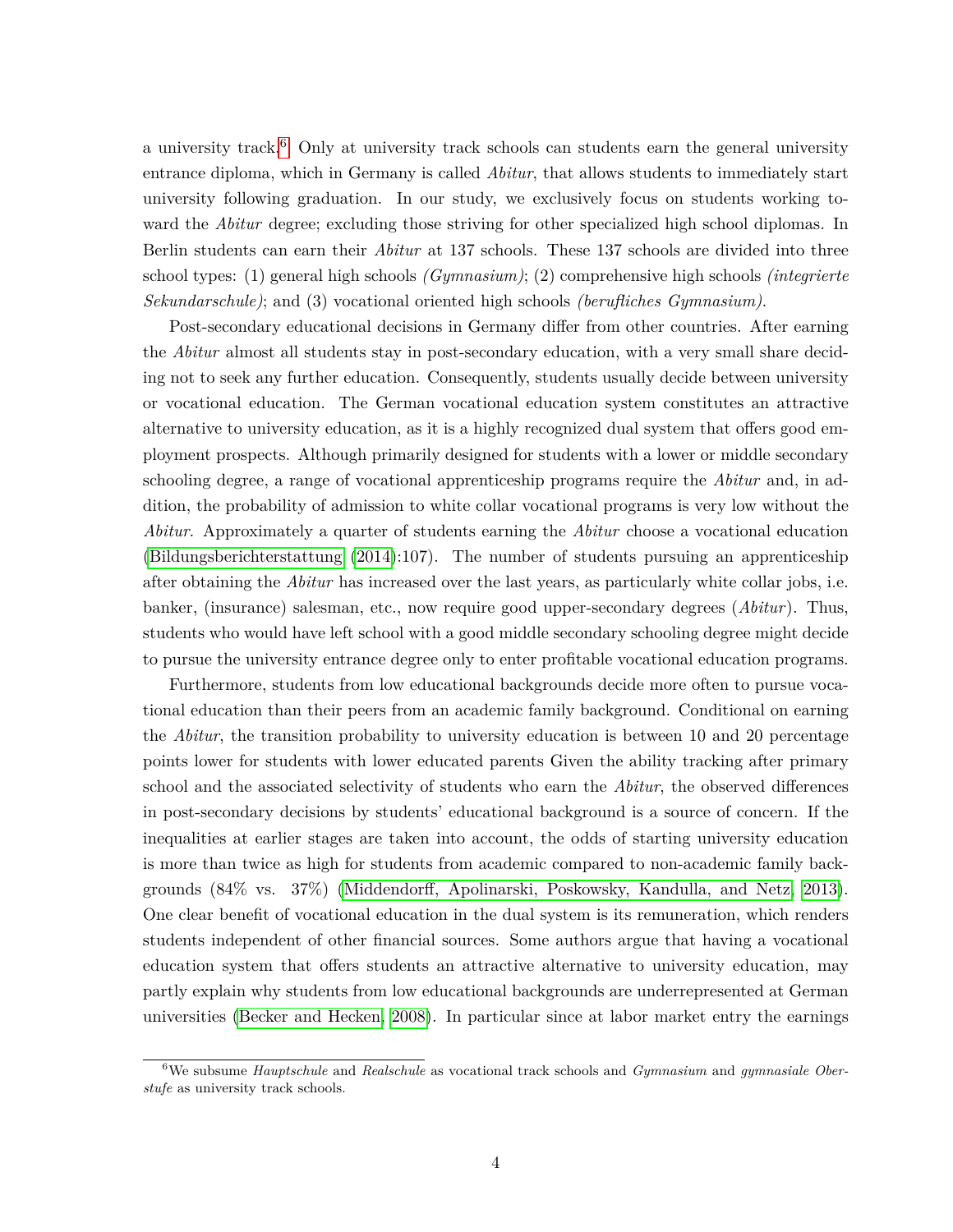differential between university graduates is not very high compared to those that graduate from vocational training as bankers or the like.

## <span id="page-5-0"></span>**3. Randomized controlled trial**

In this section the set up of the randomized controlled trial (RCT hereafter) and the data used are described in more detail. The information intervention was conducted as part of a larger project called *Berliner-Studienberechtigten-Panel* (Best Up).[7](#page-5-1) In this project some high schools in Berlin were randomly treated with an in-class presentation providing information on returns to university education as well as on potential financing strategies.

*"Best Up" project setup*. The aim of the project was to obtain a target sample of 27 schools (20% of all upper secondary schools in Berlin) that have a large share of students from non-academic family backgrounds. High schools without intakes in fifth grade<sup>[8](#page-5-2)</sup> were stratified using (1) school type; (2) share of population aged 25 and older with low education (ISCED 0-2) per district; (3) cohort size one year prior the *Abitur* exams; (4) share of students with migration background; and (5) share of female students as stratifying variables. With the exception of the share of low educated individuals within the district, all variables are measured at the school level. By including district-level information to draw the school sample, the Best Up project setup aimed at oversampling students from lower educated backgrounds. Based on the results of the stratification, a set of potential schools was identified that was similar in terms of the stratifying variables. Stratification was implemented using coarsened exact matching (CEM) as proposed by [Iacus, King, and Porro](#page-21-9) [\(2009\)](#page-21-9).<sup>[9](#page-5-3)</sup>

Schools were subsequently contacted and asked whether they would like to participate in a survey aiming to gain knowledge on how students can be better supported in choosing their post-secondary educational path. After schools had agreed to participate, schools within school types were randomly assigned into treatment and control group. The final sample of Best Up consists of 9 treatment and 18 control schools. After allocating schools into treatment and control group, headmasters were contacted again to schedule a date for the survey. Treatment schools were asked for an additional hour to accommodate the information workshop. A few weeks before the survey, an invitation to participate in the survey was distributed among all students who were on track to take *Abitur exams* the following year.

<span id="page-5-1"></span><sup>&</sup>lt;sup>7</sup>The project is a co-operation between the German Institute for Economic Research (DIW) and the Berlin Social Science Center (WZB). The Best Up project is funded by the Einstein Foundation Berlin. For further information on the project see: http://www.diw.de/en/diw\_01.c.409542.en.

<span id="page-5-2"></span><sup>8</sup>Out of the 137 Berlin high schools, 33 schools which admit high ability students in grade five are excluded from the target population, since students with a non-academic background are likely to be underrepresented in these schools.

<span id="page-5-3"></span><sup>&</sup>lt;sup>9</sup>Stratification was only used to draw the school sample and played no role in randomization.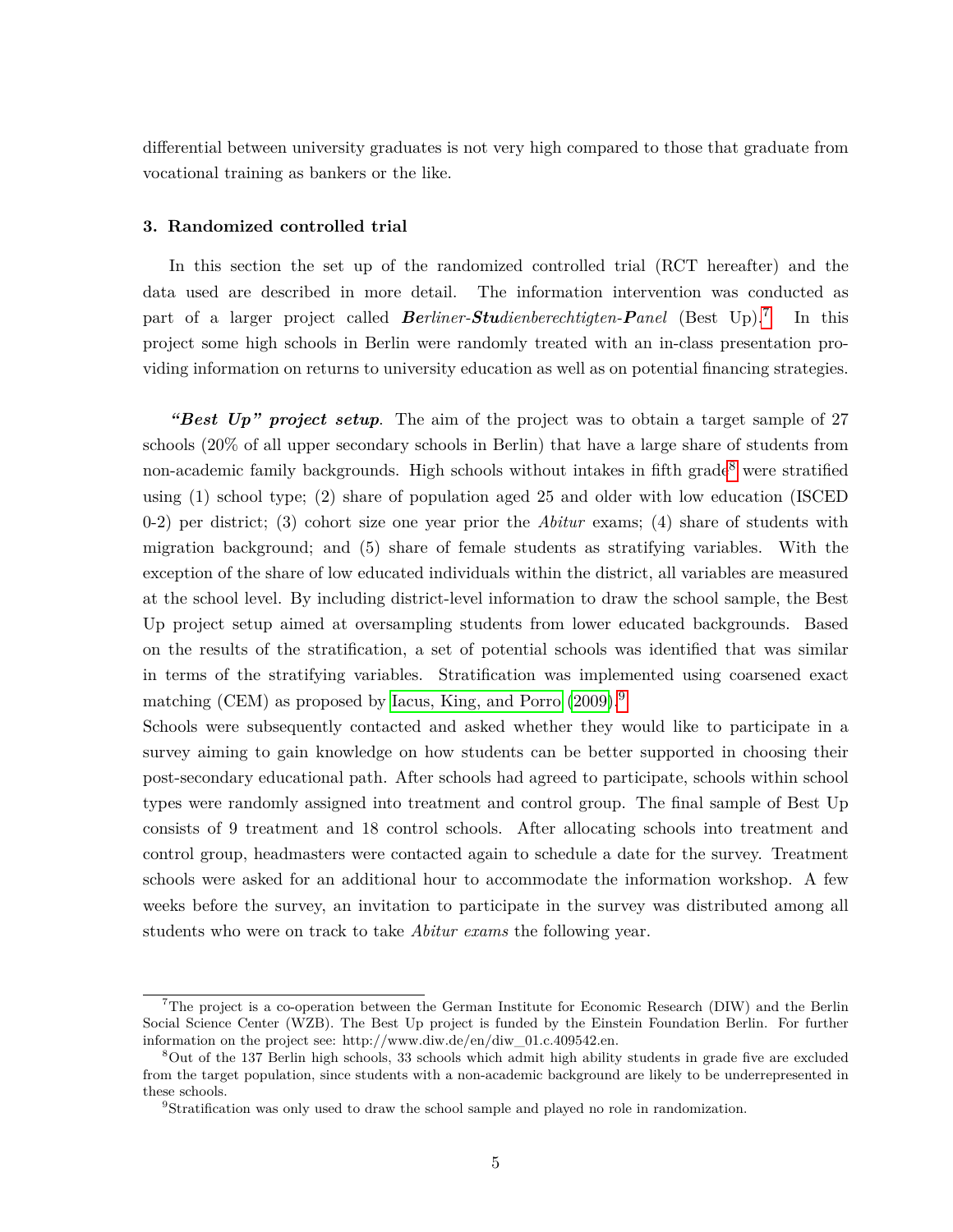*Information intervention*. The information workshop was composed of a 20-minute in-class presentation on returns to post-secondary education as well as on different funding possibilities of university education. The information workshop was not designed to advertise university education but rather to provide students with information relevant to making a more informed decision. In contrast to the studies by [McGuigan, McNally, and Wyness](#page-21-3) [\(2014\)](#page-21-3) and [Kerr, Pekkarinen, Sarvimäki, and Uusitalo](#page-21-4) [\(2015\)](#page-21-4)), the presentation was given by a trained person with a concise script from the RCT team, which ensures a more consistent treatment than providing schools or student counselors with information materials, who may present the material with their own interpretation and/or selection of information. Another component of the information treatment was a 3-minute video at the end of the intervention summarizing the provided information of the presentation thereby guaranteeing standardization of treatment.

The information on labor market returns comprised visualized information on earnings differences, career perspectives, unemployment risk and the gain in life-time earnings. Students received "tailored information," meaning information relevant for students with *Abitur*. The general numbers available on differences in earnings do not differentiate by highest achieved schooling degree. While *Abitur* is a prerequisite for university enrollment, most vocational degrees can also be obtained with a lower schooling degree. Consequently, the returns to a vocational degree largely depend on the highest achieved schooling degree.<sup>[10](#page-6-0)</sup> Thus, during the information workshop, labor market benefits of university education were compared to vocational education conditional on having earned the *Abitur*. It also pointed toward gender differences in earnings and differences across fields of study.

With respect to the possibilities to finance university studies, the main sources of funding in Germany – BAföG (student aid), scholarships and students jobs – were introduced. The information on student aid also included basic information about repayment conditions, stressing that only half of the amount received as student aid must be repaid and repayment obligations only start once earnings exceed a certain threshold.

The information on direct costs of university education emphasized that no tuition fees need to be paid (anymore) and, consequently, monthly average costs equal living expenses, which have to be financed irrespective of the educational path taken. Hence, the costs of university education boil down to the opportunity costs, which correspond to the remuneration of vocational trainees. Most of the information was visualized in order to make the information more accessible to students.

In order to verify whether the information workshop successfully conveyed information to students, we compare perceived labor market benefits of university education pre- and post-treatment. As labor market benefits we consider the subjective unemployment risk, the subjective prospects of finding a well-paid job, and the subjective income premium of

<span id="page-6-0"></span><sup>&</sup>lt;sup>10</sup>Students holding a lower secondary schooling degree do not qualify for all vocational education programs.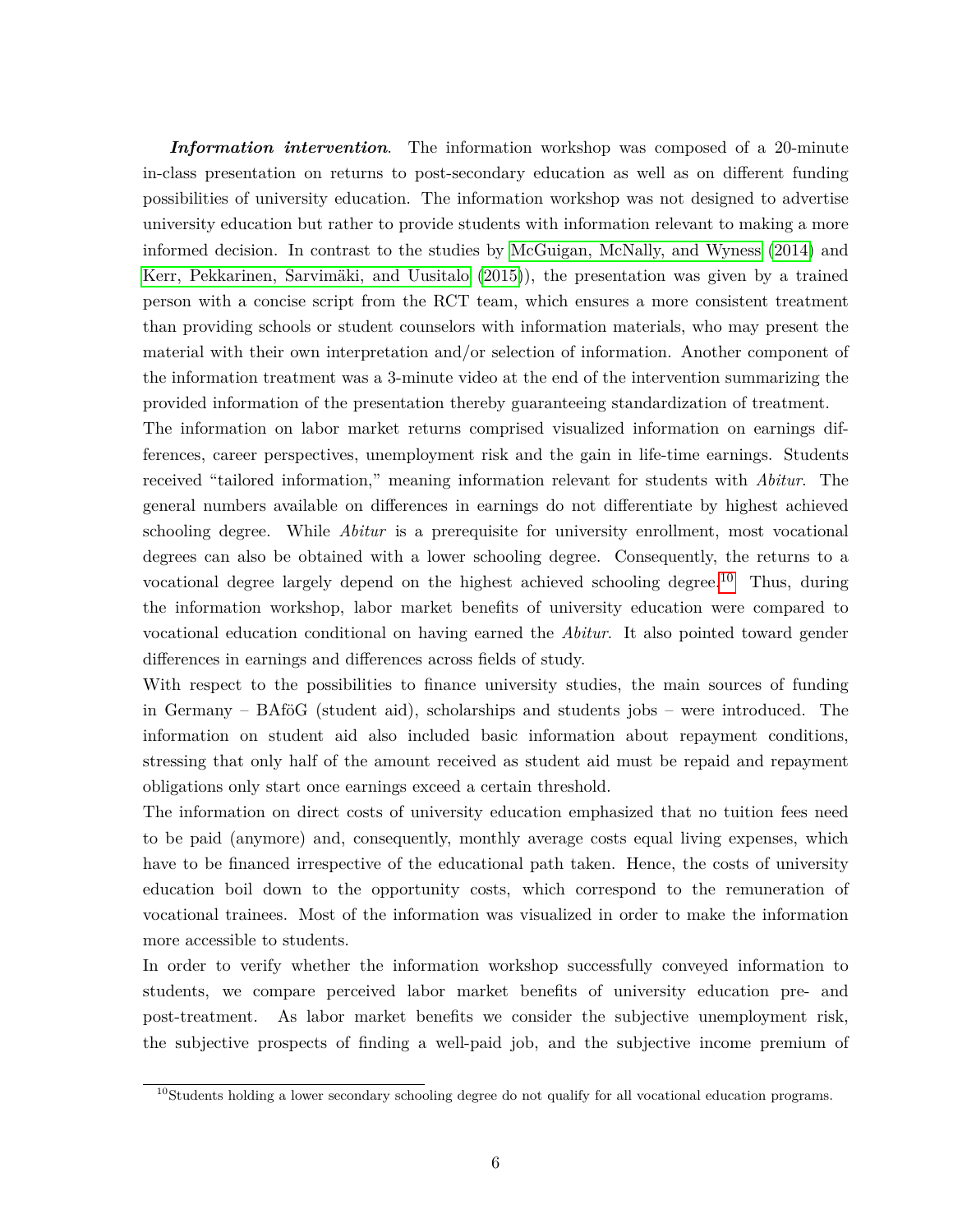university education. We are only able to assess a small subset of subjective beliefs of labor market returns. The information treatment, however, consisted of a bundle of information on post-secondary education among which labor market returns were just one aspect. With respect to beliefs about funding possibilities, we lack appropriate data. Our estimates suggest that students absorbed the provided information, as they updated their subjective beliefs in the expected way and all estimates have the expected sign and are, despite one exception, statistically significant. Students in the treatment group are significantly more likely to expect their unemployment risk to be smaller and their prospects of finding a well-paid job to be higher with a university degree than with a vocational degree.<sup>[11](#page-7-0)</sup> As such, the information workshop seems to have provided students with new and relevant information that may influence their educational decision making.

*Data*. We use data from the first two *Best Up* surveys conducted pre- and post-treatment. The pre-treatment survey was administered in schools one year prior to the *Abitur exams* using a paper-based questionnaire. It was executed in schools under exam conditions. Teachers were only present to provide their obligatory supervision. In treated schools the survey directly preceded the information provision. A total of 1578 students participated in the first survey.<sup>[12](#page-7-1)</sup> Approximately two to three months later a follow-up online survey was carried out. The response rate for the second survey (post-treatment) was 70%, which is higher than in comparable studies (see e.g. [Booij, Leuven, and Oosterbeek, 2012;](#page-20-2) [Oreopoulos and Dunn, 2013\)](#page-22-2). More importantly, the response rate is virtually identical between the treatment (69.72%) and control group (70.17%). Yet, to obtain an unbiased estimator of the treatment effect it is important that intended college enrollment and background characteristics do not influence drop out behavior differently by treatment status. Based on a Chow-test, we do not find any evidence for differential attrition.<sup>[13](#page-7-2)</sup>

*Analyzed sample*. We restrict our analysis sample to students participating in both the pre- and post-treatment surveys. Further, we keep only students with information on preand post-treatment enrollment intention as well as information on educational background. Intended college enrollment is measured by asking students which education they plan to pursue after earning their *Abitur*. [14](#page-7-3) Students can choose between university education (at

<span id="page-7-0"></span> $11$ See Table [A.2](#page-23-0) in the appendix.

<span id="page-7-2"></span><span id="page-7-1"></span><sup>&</sup>lt;sup>12</sup>Taking the full cohort of each school as a reference, this corresponds to an overall response rate of 60%.

<sup>&</sup>lt;sup>13</sup>Tested covariates comprise age, gender, migration background, non-academic family background, school types, enrollment intention, math and German grades as well as two measures of cognitive skills;  $F_{(12,1545)} = 0.86, p$ *value* = 0*.*5924*.*

<span id="page-7-3"></span> $14$ The translated survey question reads: Think of everything you know today: Which type of education will you most likely pursue after graduating from high school?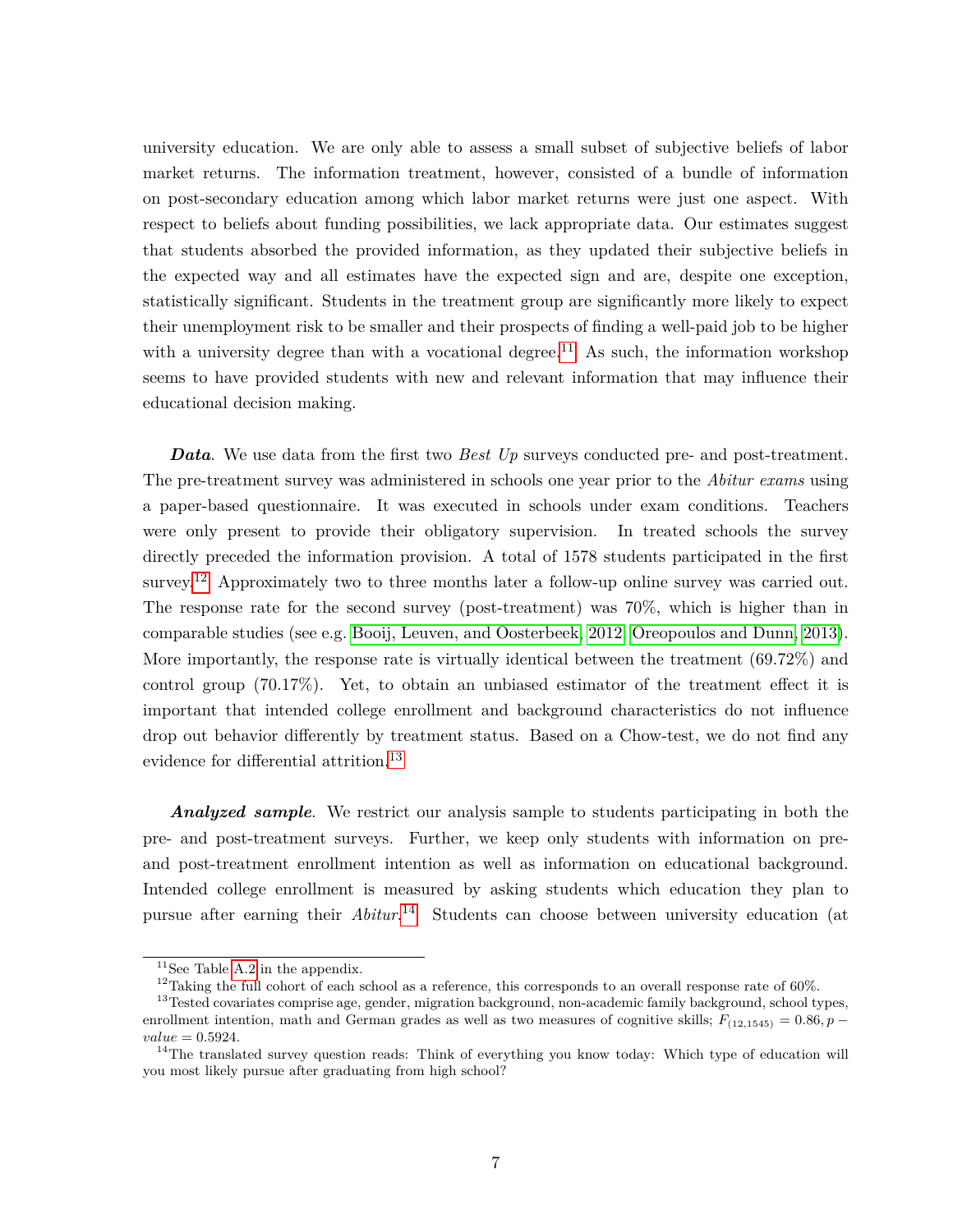different types of universities<sup>[15](#page-8-0)</sup>), vocational education, or no education. We define intended college enrollment as a binary variable, such that it equals one if the student intends to go to university and zero otherwise. The vast majority of students who do not intend to enroll, plan to pursue a vocational education.<sup>[16](#page-8-1)</sup> The final sample for analysis comprises 988 observations. Missing information on the key variables does not differ significantly between treatment and control group. We define educational background to be either academic or non-academic. Meaning students' are from a non-academic family background if no parent (genetic or social) holds a university degree, or from an academic family background if at least one parent holds a university degree. For students who did not answer the questions addressing both parents' education, we made the following assumption to determine their educational background: Students either stating that they do not know their mother or father or students with missing information on the level of education of one parent were classified according to the valid information on the one (the other) parent.<sup>[17](#page-8-2)</sup> In specifications where we control for additional covariates, we deal with missing information by setting these variables to a constant value and including a dichotomous variable indicating missing covariates.[18](#page-8-3)

*Covariate balance*. We test whether randomization was successful by comparing the balance of covariates between treatment and control group. As is common in RCTs in the field of education, schools instead of individuals were randomized to best mimic a potential policy measure. As we are interested in the differential effect by educational background, we examine treatment effects at the individual level. However, the composition of students within schools is usually non-random, such that the probability of balancing covariates at the individual level is lower if entire schools instead of individuals are randomized. We assess randomization in the sample that we use for our analysis, as well as for the subgroups by educational background.<sup>[19](#page-8-4)</sup> Table [1](#page-9-1) displays the covariate balance by treatment status and indicates that randomization balanced most of the covariates. The only exception is scores on the figural cognition test in the subsample of students from academic backgrounds. Students in the treatment group show slightly higher scores. However, the absolute size of the difference corresponds to a fifth of a standard deviation, which we consider negligible. Conducting F-tests we are able to accept the null hypothesis that in a regression of individual characteristics and measures of performance

<span id="page-8-0"></span> $15$ The institutions comprise universities, universities of applied sciences, field specific universities, and vocational oriented universities.

<span id="page-8-1"></span><sup>&</sup>lt;sup>16</sup>Only around two (one) percent of the students who participated in the pre-treatment (post-treatment) survey plan to obtain no further education.

<span id="page-8-2"></span><sup>&</sup>lt;sup>17</sup>If information on parental education is completely missing, we use the education of older siblings to proxy educational background.

<span id="page-8-3"></span><sup>&</sup>lt;sup>18</sup>Estimating the treatment effect using only students with non-missing information on all covariates, does not change our conclusions. Results are available upon request

<span id="page-8-4"></span> $19$ For covariate balance checks in the full sample, see Table [A.1](#page-23-1) in the Appendix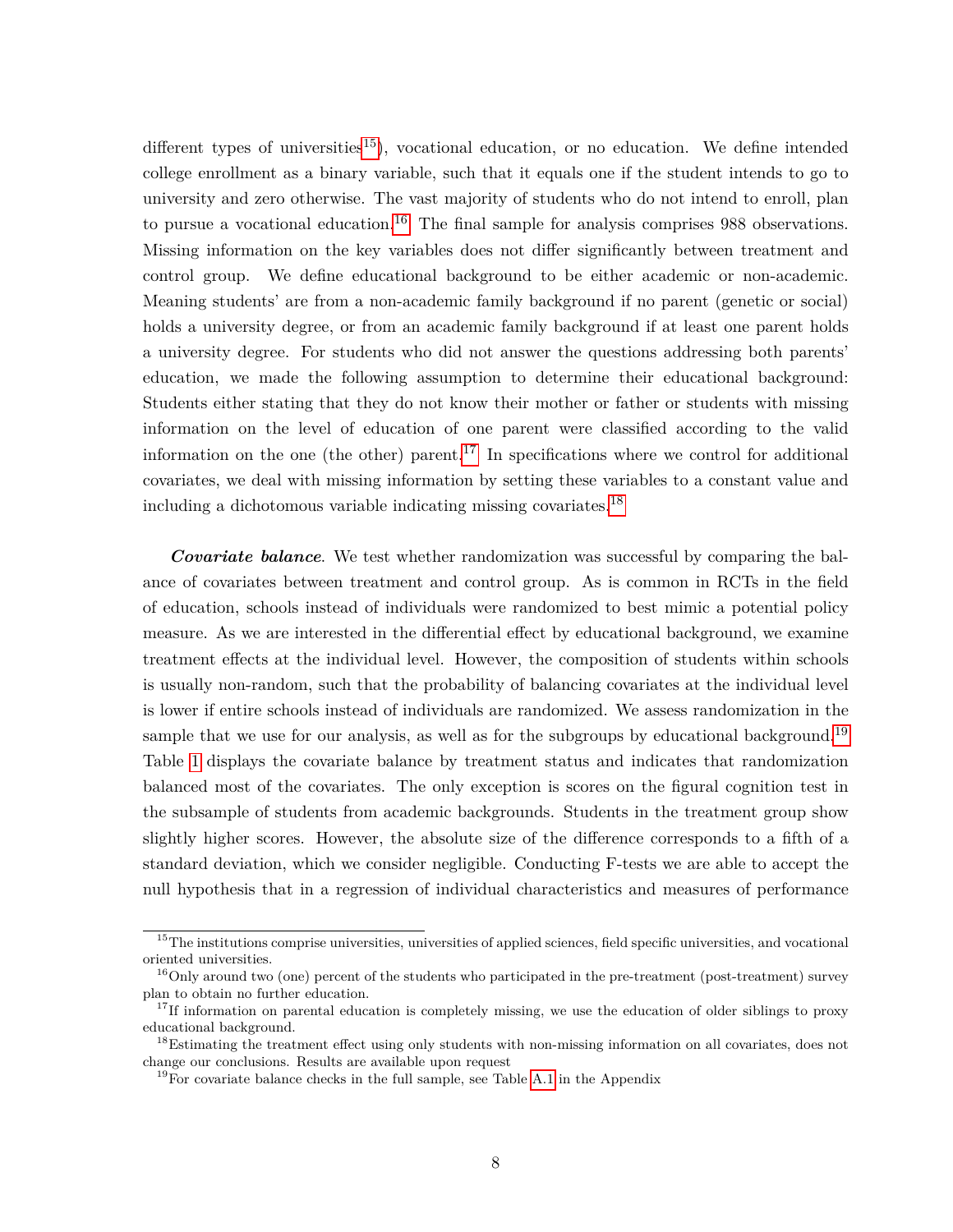and skills (as listed in Table [1\)](#page-9-1) on treatment status, these variables are jointly equal to zero in all three samples.[20](#page-9-2)

<span id="page-9-1"></span>

|                                  | Analyzed sample       |                          | Non-academics         |                          | Academics             |                          |
|----------------------------------|-----------------------|--------------------------|-----------------------|--------------------------|-----------------------|--------------------------|
|                                  | Control<br>Group Mean | Treatment<br>Group Diff. | Control<br>Group Mean | Treatment<br>Group Diff. | Control<br>Group Mean | Treatment<br>Group Diff. |
| Int. college enrollment          | 0.796                 | $-0.045$                 | 0.751                 | $-0.058$                 | 0.870                 | $-0.019$                 |
| Individual characteristics       |                       |                          |                       |                          |                       |                          |
| Age                              | 18.559                | $-0.033$                 | 18.722                | $-0.191$                 | 18.295                | 0.223                    |
| Female                           | 0.588                 | 0.013                    | 0.601                 | 0.050                    | 0.567                 | $-0.050$                 |
| Migration background             | 0.461                 | 0.070                    | 0.502                 | 0.064                    | 0.395                 | 0.078                    |
| Non-academic fam.backgr.         | 0.617                 | 0.010                    |                       |                          |                       |                          |
| Performance and skills           |                       |                          |                       |                          |                       |                          |
| German Grade                     | 8.797                 | $-0.235$                 | 8.468                 | $-0.005$                 | 9.323                 | $-0.593$                 |
| Math Grade                       | 8.083                 | 0.212                    | 7.896                 | 0.220                    | 8.384                 | 0.220                    |
| Cognition test (verbal)          | 9.827                 | 0.219                    | 9.425                 | 0.111                    | 10.475                | 0.428                    |
| Cognition test (figural)         | 11.044                | 0.074                    | 10.772                | 0.462                    | 11.483                | $-0.562*$                |
| School type                      |                       |                          |                       |                          |                       |                          |
| School type I (Gym.)             | 0.331                 | $-0.080$                 | 0.290                 | 0.018                    | 0.398                 | $-0.241$                 |
| School type II (Gesamtschule)    | 0.355                 | 0.050                    | 0.371                 | 0.010                    | 0.330                 | 0.118                    |
| School typ III (berufl.Gym.)     | 0.314                 | 0.029                    | 0.340                 | $-0.027$                 | 0.272                 | 0.123                    |
| Perceived returns                |                       |                          |                       |                          |                       |                          |
| Unemp.risk smaller               | 0.407                 | $-0.019$                 | 0.385                 | 0.000                    | 0.443                 | $-0.050$                 |
| Prosp. for well paid job higher  | 0.713                 | 0.000                    | 0.712                 | 0.017                    | 0.715                 | $-0.027$                 |
| Rel.inc.premium (B.A./Voc.degr.) | 1.531                 | $-0.042$                 | 1.545                 | $-0.039$                 | 1.507                 | $-0.047$                 |
| Life time inc. higher            | 0.646                 | 0.001                    | 0.668                 | $-0.060$                 | 0.610                 | $0.102*$                 |
| N                                | 682                   | 306                      | 421                   | 192                      | 261                   | 114                      |
| $N$ (total)                      | 988                   |                          | 613                   |                          | 375                   |                          |

Table 1: Covariate balance by treatment status

*Notes:* This table presents control group means and treatment-control differences based on a two-sided t-test. Standard errors are clustered at the school level. \* *p*<0.1, \*\* *p*<0.05, \*\*\* *p*<0.01.

## <span id="page-9-0"></span>**4. Empirical framework**

When analyzing data from a RCT it is generally sufficient to compare the average posttreatment outcomes by treatment status to identify the causal effect of the treatment. Randomization ensures that the estimates do not suffer from selection into treatment. However, based on the information of the pre-treatment survey, we see that (conditional on the sample used for our analysis) pre-treatment intentions to enroll in college are already 4.5 percentage points lower in the treatment than in the control group. If we look at the subsample of students with a non-academic background this difference is even  $5.8$  percentage points (see Table [1\)](#page-9-1).<sup>[21](#page-9-3)</sup>

As our core interest lies in the effect of the information intervention on intended college enrollment for students from non-academic backgrounds, it is unfortunate that randomization did not render intended college enrollment entirely balanced by treatment status. Although these

<span id="page-9-2"></span> $20$ Corresponding p-values of the F-tests are: in the analyzed sample 0.3822; in the sample of non-academics 0.3778; and in the sample of academics 0.3453. F-test are based on regressions with standard errors clustered at the school level.

<span id="page-9-3"></span><sup>&</sup>lt;sup>21</sup>The difference in pre-treatment intended college enrollment between treated and untreated students from academic backgrounds is with 1.9 percentage points far less of a concern.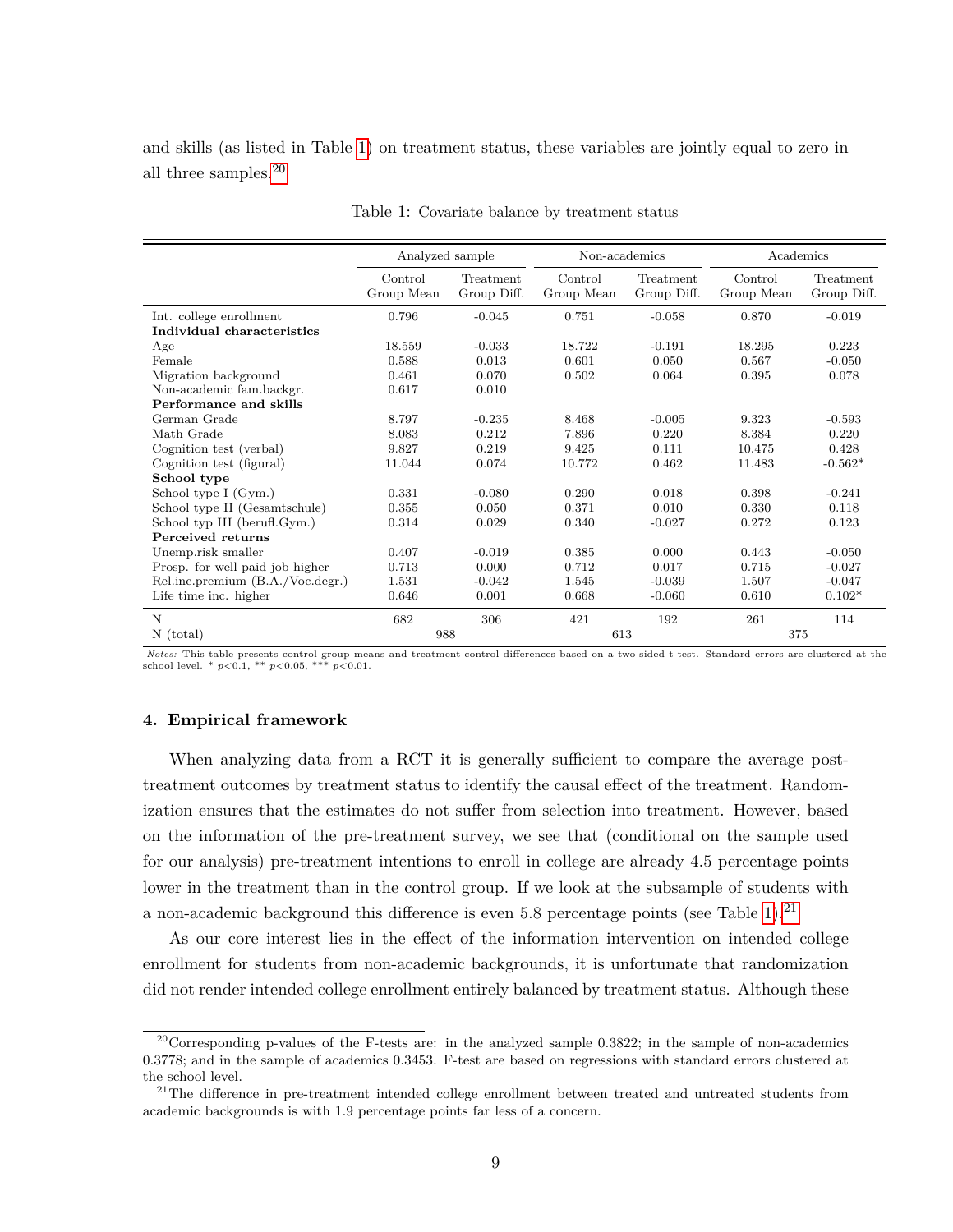differences are insignificant, the size of the difference cannot be ignored. If, for example, the true effect of the information intervention for students from a non-academic family background is less than 5.8 percentage points, by only comparing post-treatment outcomes we were to conclude that the information intervention had no effect on intended college enrollment. And even if the true effect is larger than 5.8 percentage points, we would still highly underestimate the treatment effect for students from a non-academic family background – the group of major interest in our study.

Thus, to obtain a causal effect of providing information we compare post-treatment intended college enrollment by treatment status and control for students' pre-treatment intention. We estimate the following equation for the whole sample as well as separately for students from a non-academic and academic family background:

<span id="page-10-0"></span>
$$
y_{is}^{(t_1)} = \alpha + \beta_1 T_s + \beta_2 y_{is}^{(t_0)} + X_i' \beta_3 + \epsilon_{is}
$$
 (1)

where  $y_{is}^{(t_1)}$  equals 1 if student *i* in school *s* intends to enroll in college in  $t_1$ , i.e. the post-treatment period and 0 otherwise.  $T_s$  is the treatment group indicator and  $y_{is}^{(t_0)}$  a binary variable indicating student  $i's$  pre-treatment intended college enrollment. We add  $X_i$ , a vector of additional pretreatment individual level controls, including age, gender, migration background, school type, standardized pre-treatment math and German grades as well as cognitive skills measured by a verbal and a matrix test, in order to increase precision of our estimates. The error term *εis* captures the remaining variation. To account for potential dependence of observations within schools we cluster standard errors at the school level.  $\beta_1$  is the coefficient of interest and identifies the effect of the information treatment.

This approach, however, cannot completely resolve the pre-treatment difference in intended college enrollment as it only adjusts the estimates for a fraction of these differences, i.e. the coefficient  $\beta_2$  in Equation [1](#page-10-0) will usually be less than one [\(Allison, 1990\)](#page-20-10). Therefore, we compare the *change* in students' intended college enrollment by treatment status as our preferred specification, i.e. estimate the following equation: .

<span id="page-10-2"></span>
$$
\Delta y = y_{is}^{(t_1)} - y_{is}^{(t_0)} = \alpha + \beta_1 T_s + X_i' \beta_2 + \epsilon_{is}
$$
\n(2)

where  $y_{is}$  is the intended college enrollment of student *i* in school *s* at time  $t_0$  or  $t_1$ , i.e. before or after the treatment. Again,  $T_s$  is the treatment group indicator and  $X_i$  is a vector of individual level controls.<sup>[22](#page-10-1)</sup> The error term  $\epsilon_{is}$  is clustered at the school level.

By using the difference between pre- and post-treatment intended college enrollment as our main outcome, we not only fully account for the pre-treatment imbalance in enrollment intentions

<span id="page-10-1"></span> $^{22}$ Additional controls include, as before, age, gender, migration background, school type, standardized pretreatment math and German grades as well as two measures of cognitive skills.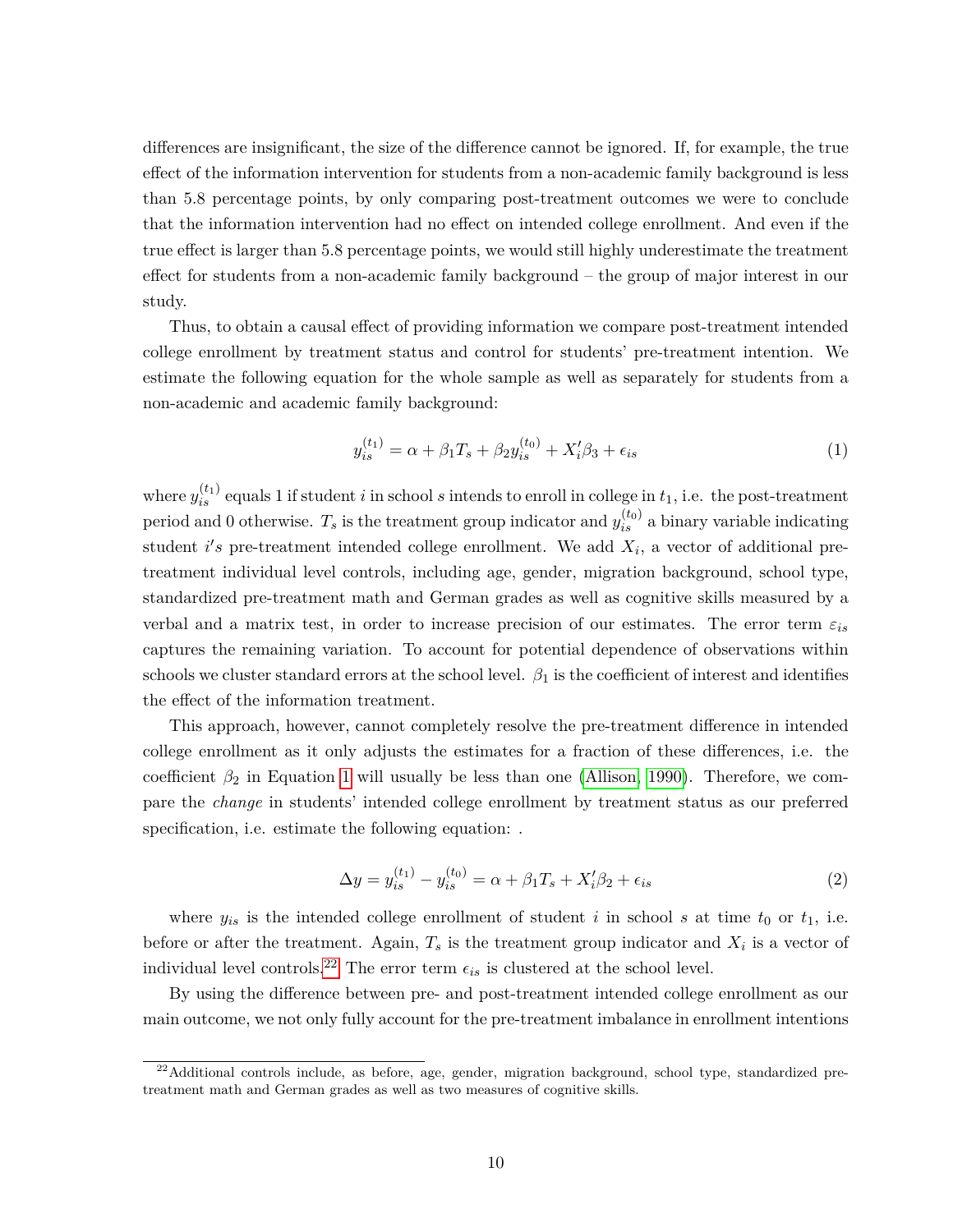but also for any time invariant observables and unobservables that might influence (potential) enrollment intention and are different by treatment status.

## <span id="page-11-0"></span>**5. Results**

#### *5.1. Pre-treatment survey evidence*

Before we present the effect of the information workshop on students' intended college enrollment, we show descriptive evidence on the lack and relevance of information using pre-treatment data. In a first step we investigate whether information sets differ by educational background. In a second step we differentiate between students with and without intentions to enroll, showing that information sets are related to students' enrollment intention. Note first, that intended college enrollment in our sample is around 13 percentage points lower for students from nonacademic compared to students from academic backgrounds.

<span id="page-11-2"></span>

|                                                |           | By edu.backgr.                |                             | By intended coll. enrollment |
|------------------------------------------------|-----------|-------------------------------|-----------------------------|------------------------------|
|                                                | Academics | Non-academics<br>(Difference) | N <sub>o</sub><br>Intention | Intention<br>(Difference)    |
| Int. college enrollment                        | 0.864     | $-0.132***$                   |                             |                              |
| Info.source                                    |           |                               |                             |                              |
| Info. source: Parents/Family                   | 0.949     | $-0.076***$                   | 0.878                       | 0.030                        |
| Parents/Family helpful as info. source $(1-5)$ | 3.935     | $-0.389***$                   | 3.658                       | 0.055                        |
| Costs                                          |           |                               |                             |                              |
| Feeling well informed about unitedu.           | 0.377     | $-0.046*$                     | 0.227                       | $0.154***$                   |
| Problem: obtaining info                        | 0.248     | 0.034                         | 0.271                       | $-0.003$                     |
| Not/hardly dealt with fin.poss.                | 0.458     | 0.027                         | 0.614                       | $-0.176***$                  |
| No scholarships known                          | 0.281     | $0.085***$                    |                             |                              |
| Perceived cost burden high                     | 0.280     | $0.205***$                    | 0.526                       | $-0.152***$                  |
| Returns                                        |           |                               |                             |                              |
| Unemp.risk smaller                             | 0.428     | $-0.043$                      | 0.293                       | $0.139***$                   |
| Prosp. for well paid job higher                | 0.706     | 0.011                         | 0.573                       | $0.180***$                   |
| Rel.inc.premium (B.A./Voc.degr.)               | 1.493     | 0.040                         | 1.497                       | 0.026                        |
| Life time inc. higher                          | 0.641     | 0.009                         | 0.582                       | $0.082**$                    |
| N                                              | 375       | 613                           | 215                         | 773                          |

Table 2: Lack and relevance of information (pre-treatment)

*Notes:* This table presents means and mean differences based on a two-sided t-test. Standard errors in parentheses are clustered at the school level. The figures show the share of students whose answers are in accordance with the statements listed in the left column. \**p*<0.10, \*\* *p*<0.05, \*\*\* *p*<0.01.

Moreover, 95 percent of students from an academic background rely on their parents and family for information and rate this information on average as rather helpful. In contrast, only 88 percent of students from a non-academic background rely on their parents and perceive family as an information source as less helpful.<sup>[23](#page-11-1)</sup> Comparing the information set by educational

<span id="page-11-1"></span><sup>&</sup>lt;sup>23</sup>Table [A.3](#page-24-0) in the Appendix displays further differences in used sources of information by students educational background. Apart from drawing less on parents and family to obtain information, students from a non-academic background more often draw on job information centers provided by the state-run Agency for Employment.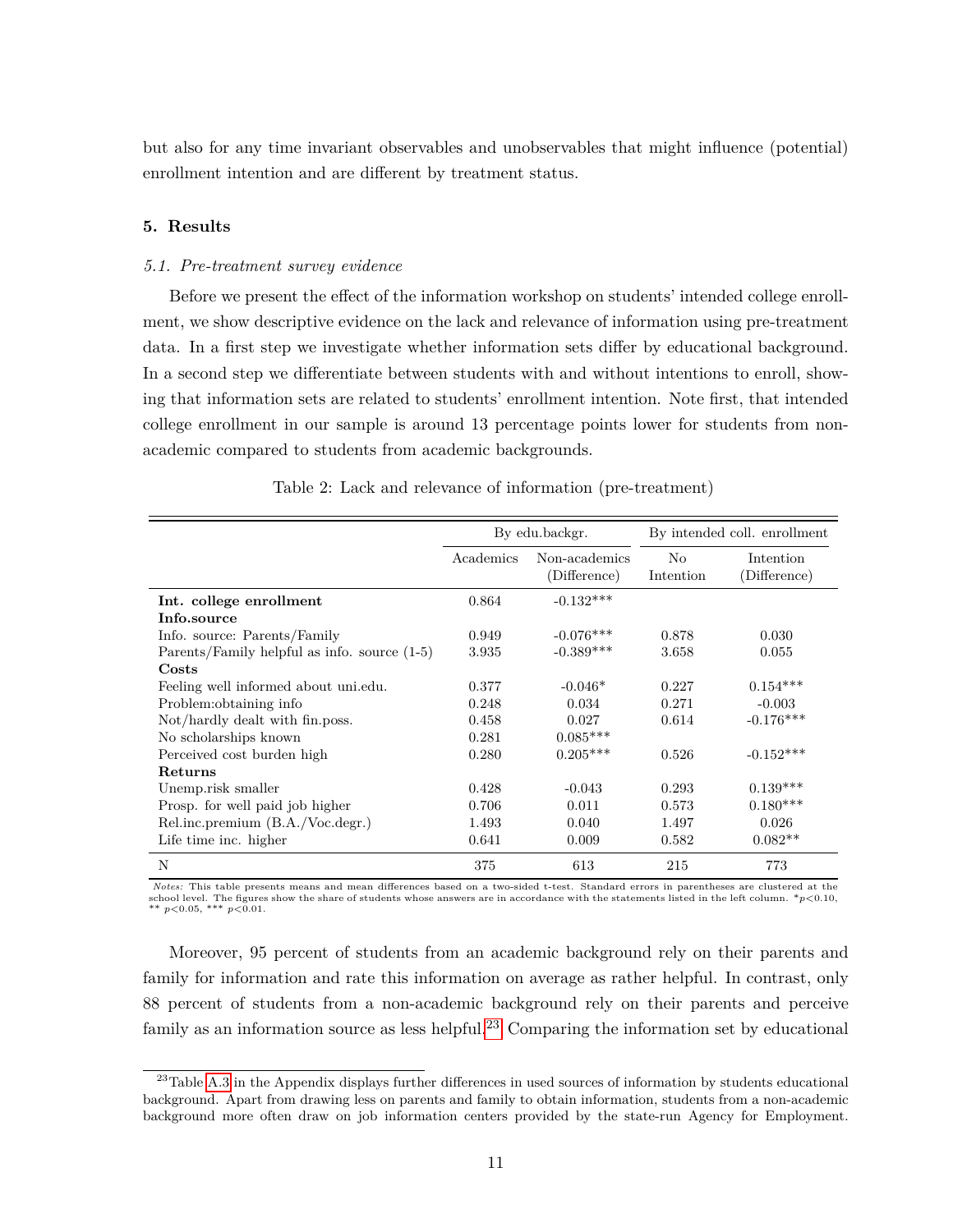background (column 1 and 2 of Table [2\)](#page-11-2) reveals that students from a non-academic family background feel less informed about university education than their academic peers.<sup>[24](#page-12-0)</sup> However, the difference of almost five percentage points is not significant.

Students from non-academic backgrounds seem also more likely to have problems in obtaining information about post-secondary education and are less likely to have dealt with possibilities to finance university attendance. However, the latter two differences are not statistically significant. Approximately 37 percent of students with a non-academic family background are unaware of any scholarships, as opposed to 28 percent of students with an academic family background. Knowledge about scholarships would be particularly important for students who fall just above the threshold for being eligible to receive student aid, i.e.'BAföG'. The perception of "how difficult financing university education" is also varies significantly by educational background. Almost half of the students from a non-academic family background state that bearing the costs during university education is very difficult or mostly difficult.

Columns 3 and 4 of Table [2](#page-11-2) show that part of the described differences are linked to students' intention to enroll in college.[25](#page-12-1) Most of the differences have the expected signs, implying that the level of information is important in forming educational expectations. Students who intend to seek university education are significantly more likely to feel well-informed about university education compared to students who do not intend to enroll in college, pointing towards a relationship between information sets and post-secondary aspirations. Students who have at least partly dealt with financing possibilities and do not perceive the financial burden of university education as high or very high are also more likely to aspire to university education. Note that the subjective income premium associated with a higher degree is not significantly correlated with educational aspirations. However, perceiving the unemployment risk to be lower, the prospects of finding a well-paid job and life time earnings to be higher with a university degree compared to a vocational degree is highly correlated with students' intended college enrollment. Thus, a lack of information on returns to tertiary education potentially affects enrollment in university. Interestingly, the differences in the information set by intended college enrollment, i.e. columns 3 and 4 in Table [2](#page-11-2) are mostly driven by students from non-academic backgrounds (see Table [A.4](#page-25-0) in the Appendix). If we look at the sub-groups of students from academic and non-academic backgrounds and differentiate them by intended college enrollment, these differences are stronger for students from non-academic backgrounds. This suggests that information is more important

Irrespective of their educational background, students mostly rely on information provided on the Internet. Additionally, the table shows differences by educational background for other characteristics that might influence intended college enrollment.

<span id="page-12-0"></span> $^{24}$ This is based on the question of whether students feel well informed about the general rules and possibilities of university.

<span id="page-12-1"></span> $^{25}$ The columns in Table [2](#page-11-2) are not mutually exclusive, but if we look at the sub-group of students intending to enroll in college and differentiate them by educational background, the differences found in column 1 and 2 remain similar.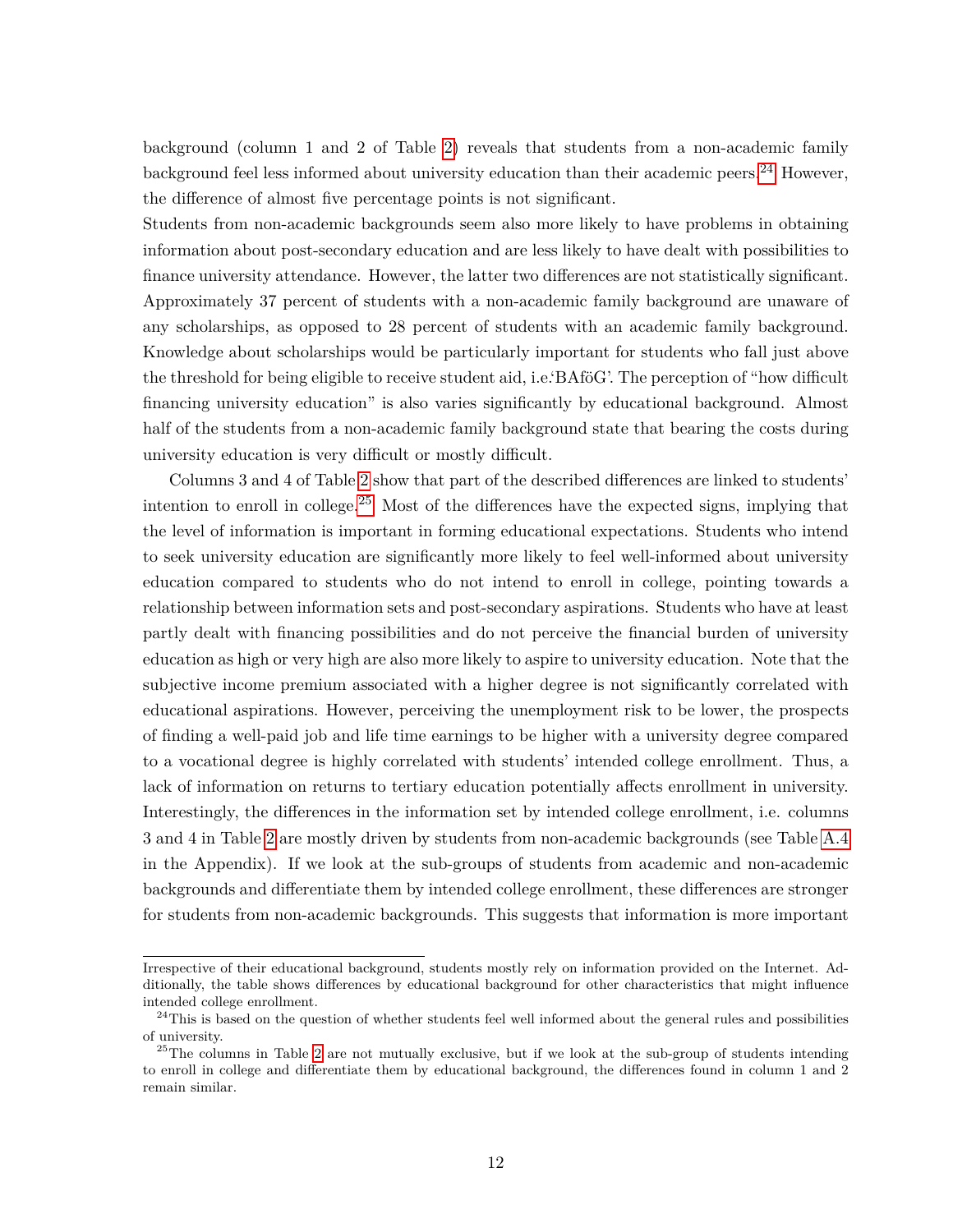in forming an intention to enroll in college for students from non-academic than from academic backgrounds.

#### *5.2. Treatment effect on intended college enrollment*

Table [3](#page-13-0) shows the treatment effect of the information intervention on intended college enrollment based on Equation [1](#page-10-0) and [2](#page-10-2) for the whole sample as well as separately by educational background. Looking at the whole sample first, we find a positive but insignificant effect of the information intervention on intended college enrollment. However, this result masks considerable effect heterogeneities by educational background. Splitting the sample and considering students from non-academic and academic backgrounds separately, we find that, based on mean comparison, the information intervention causes an increase in intended college enrollment of 5.9 percentage points for students from a non-academic family background. Given students' baseline intention, this increase corresponds to an overall boost in the share of students with a non-academic family background intending to go to university of 8.5 percent. The effect differs to a large extent for students from an academic family background. For these students the treatment leads to a decrease in intended college enrollment by 5.7 percentage points or by 6.7 percent respectively. Adding further control variables only marginally changes our estimates but increases precision in the subsample of students from an academic background.

<span id="page-13-0"></span>

|                       |          | All        |            | Non-academics |            | Academics   |
|-----------------------|----------|------------|------------|---------------|------------|-------------|
| Mean comparison       | 0.0156   | 0.0118     | $0.0588*$  | $0.0577*$     | $-0.0565*$ | $-0.0601**$ |
| (contr.for $y_{t0}$ ) | (0.0240) | (0.0240)   | (0.0296)   | (0.0298)      | (0.0303)   | (0.0287)    |
| Change                | 0.0329   | 0.0288     | $0.0825**$ | $0.0849**$    | $-0.0499*$ | $-0.0573**$ |
|                       | (0.0221) | (0.0246)   | (0.0359)   | (0.0356)      | (0.0274)   | (0.0268)    |
| Controls<br>N         | No       | Yes<br>988 | No         | Yes<br>613    | No         | Yes<br>375  |

Table 3: Treatment effect on intended college enrollment

Notes: Control variables include school type, age, gender, migration background, standardized math and German grades as<br>well as two measures for cognitive skills measured by a verbal and a matrix test. When comparing means control for pre-treatment intentions to enroll in college. Standard errors in parentheses are clustered at the school level. \* *p*<0.10, \*\* *p*<0.05, \*\*\* *p*<0.01.

At the bottom of Table [3](#page-13-0) we report estimates of our preferred specification, in which we compare the *change* in intended college enrollment across treatment status, i.e. estimates of Equation [2.](#page-10-2) Fully accounting for pre-treatment differences in intended college enrollment, the effect of the information intervention even increases for students from non-academic backgrounds, amounting to 8.3 percentage points along with an increase in statistical significance. For students from academic backgrounds both specifications yield similar estimates. Again, adding control variables to this specification does not alter our results with respect to effect size but increases statistical significance of our estimates for students from academic backgrounds.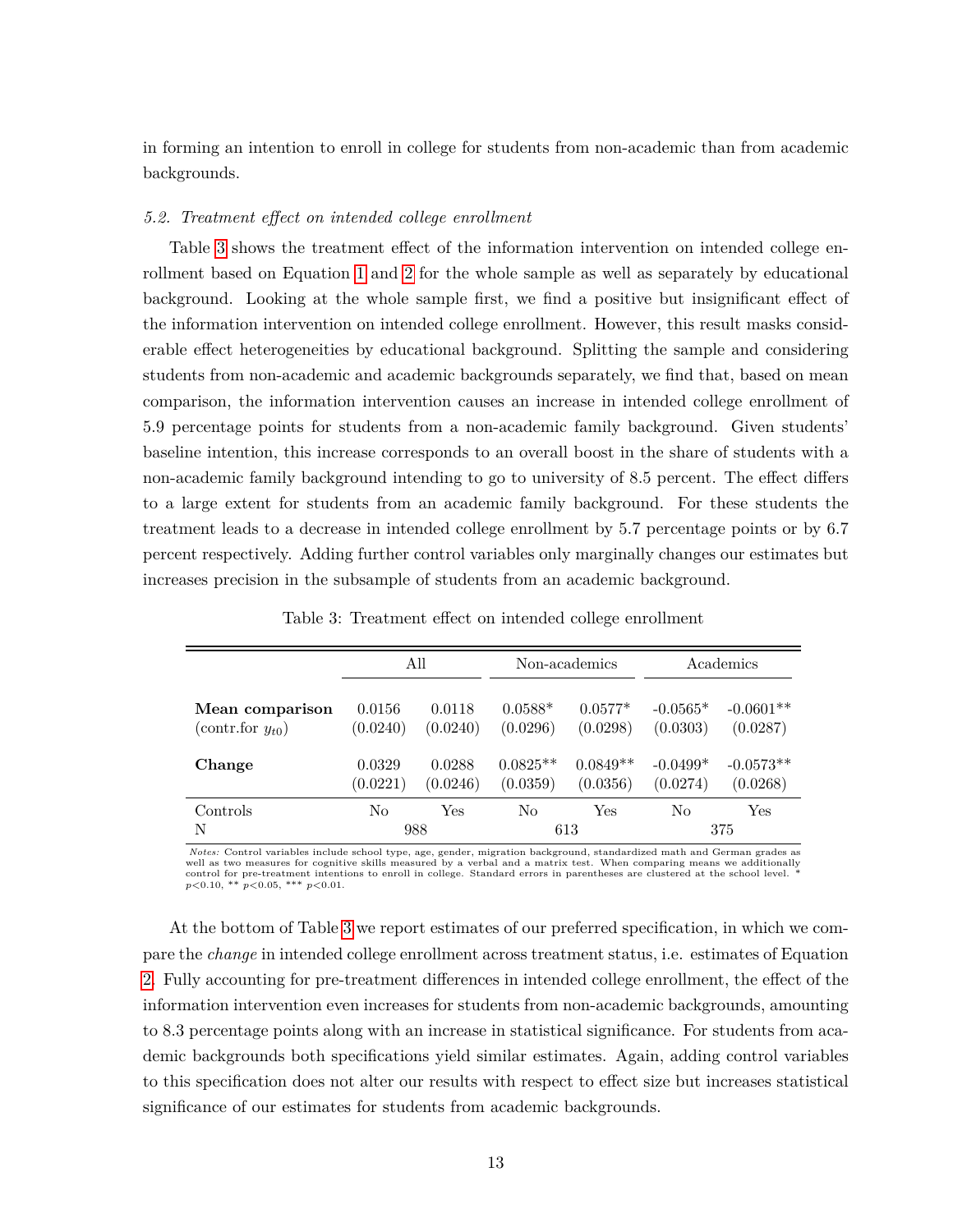Our results further imply that the information treatment successfully decreased the gap in students' intended college enrollment by educational background. Prior treatment the gap in intended college enrollment by educational background was 16 percentage points in the treatment and 12 percentage points in the control group. By increasing the intention to enroll in college for students from non-academic and decreasing enrollment intentions for students from academic backgrounds, the information workshop reduces the gap in the treatment group by 11 percentage points, while the gap even widens in the control group (by 2 percentage points).

The fact that students from different educational backgrounds respond in opposite direction to the information treatment suggests that information sets of students may indeed be biased towards the type of education that prevails in their environment. Where students from nonacademic backgrounds may lack information about university education, students from academic backgrounds may have an information deficit about options other than university education. Prior to the intervention these students may just emulate individuals with a similar background thinking that they made optimal choices [\(Manski, 1993a,](#page-21-1)[b;](#page-21-2) [Bifulco, Fletcher, Oh, and Ross,](#page-20-0) [2014\)](#page-20-0). Students, however, should be able to choose the post-secondary education that best fits their interests and potential. Regardless of higher labor market returns, university education may not be the optimal choice for every student. As such, students who decrease their intention to enroll in college after treatment may indeed be better off pursuing a vocational degree. This argument is substantiated by our finding that the negative treatment effect for students from academic backgrounds is solely driven by students who are less able.<sup>[26](#page-14-0)</sup> In contrast, for students from a non-academic background we do not find significantly different effects of the information intervention for students with different levels of skills.

#### *5.3. Adjustments to pre-treatment educational plans*

In order to investigate the effect of the information intervention a bit further, we disaggregate the change in intended college enrollment into three further outcomes. Between periods, students can either adjust their educational expectations upwards, downwards or stay with their educational plans. We define *upward adjustment* as a binary variable equal to one if a student had pre-treatment no intention to enroll in college and changed her intention towards pursuing a college education post-treatment, and zero otherwise. Similarly, *downward adjustment* indicates students who change from having an enrollment intention (pre-treatment) to having no intention anymore (post-treatment). Finally, if students maintain their educational intentions, either to enroll in college or to obtain a vocational degree, we refer to it as *stable intentions*. This disaggregation is particularly interesting for students from non-academic backgrounds as it has been shown in the literature that these students have more difficulties in forming and maintaining

<span id="page-14-0"></span> $^{26}$ We define less able as scoring below the median in the combined cognition tests conducted pre-treatment. See Table [A.5](#page-25-1) in the Appendix. These results must interpreted with caution, as sample sizes decrease, if subgroups are further differentiated by students' skill level.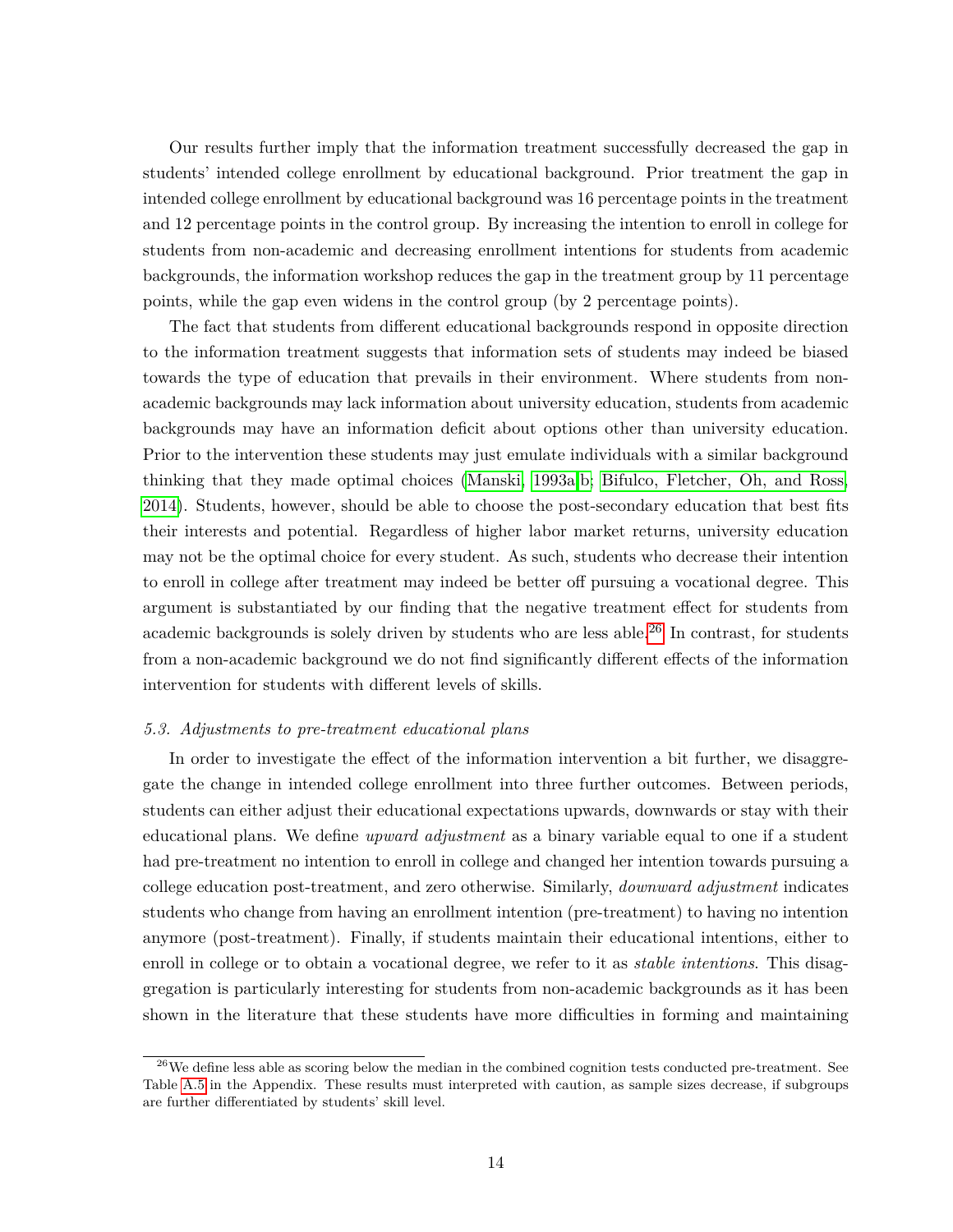high educational expectations (see e.g. the literature reviewed in [Engle, 2008\)](#page-20-11). The formation and stabilization of high educational expectations crucially depend on the level of encouragement students receive in their environment. Students from a non-academic family background generally receive less encouragement and, consequently, are less likely to maintain their educational expectations compared to students from an academic family background. Being informed on earnings premium and possibilities to finance studies by our information intervention, might have also acted as such an encouragement.

<span id="page-15-1"></span>We estimate the effect of the information intervention on these three outcomes separately.

|                         | Non-academics | Academics  |
|-------------------------|---------------|------------|
|                         |               |            |
| (1) Upward adjustment   | $0.0528**$    | $-0.0284*$ |
|                         | (0.0241)      | (0.0145)   |
| (2) Downward adjustment | $-0.0297$     | 0.0215     |
|                         | (0.0240)      | (0.0214)   |
| (3) Stable intention    | $-0.0231$     | 0.0070     |
|                         | (0.0321)      | (0.0241)   |
|                         | 613           | 375        |

Table 4: Adjustments to pre-treatment intentions

*Notes:* All estimations are based on Equation (1) and include the following control variables: school type, age, gender, migration background, standardized math and German grades as well as two measures for cognitive skills measured by a verbal and a matrix test. Standard errors in parentheses are clustered at the school level. \* *p*<0.10, \*\* *p*<0.05, \*\*\* *p*<0.01.

The results are presented in Table [4.](#page-15-1) For students from non-academic backgrounds the effect of the information intervention can indeed be attributed to a significant upward adjustment in intended college enrollment. The effect on downward adjustment suggests that the information treatment might have also worked through preventing a downward adjustment. However, the effect is too small to turn out significant. In contrast, the negative effect for students from academic backgrounds is rather caused by averting an upward adjustment than by provoking a downward adjustment in intended college enrollment.

## <span id="page-15-0"></span>**6. Robustness tests**

In this section we perform various robustness tests and investigate how sensitive our estimates are to different specifications. A summary of the sensitivity analyses is shown in Table [5,](#page-17-0) where the first row shows the main estimates as a reference point.

*Accounting for attrition*. Attrition is a common problem in RCTs that rely on survey data to measure the outcome of interest. Generally, attrition poses a threat to the estimation of the treatment effect only if there are non-random differences between treatment and control groups. This may result in biased estimates of the treatment effect. As outlined in section [3](#page-5-0) differential attrition is of no concern for our estimations. However, even if there is no differential attrition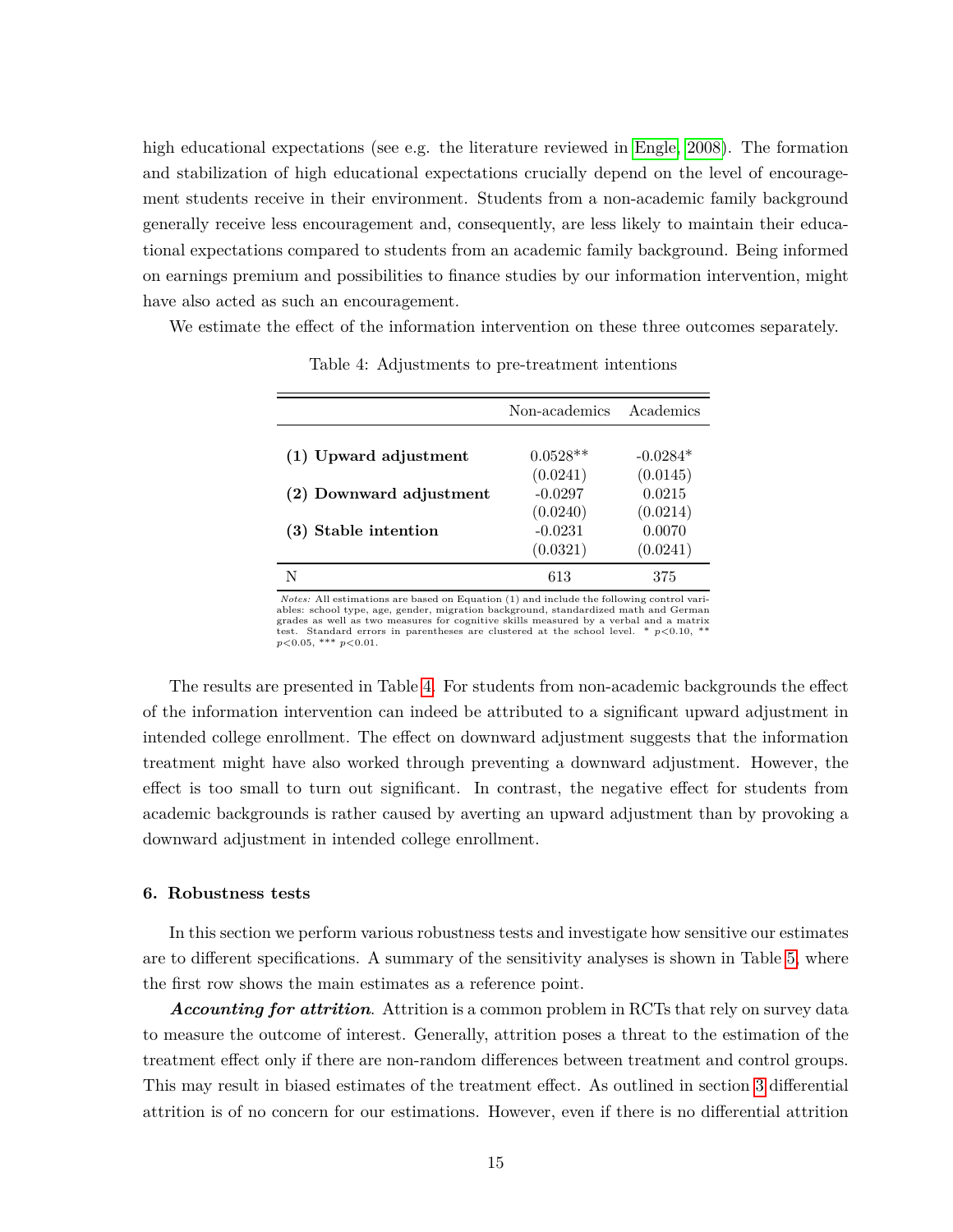between treatment and control group, we might still be worried if certain types of students are over- or underrepresented in the analyzed sample and treatment effects vary for these groups. For example, if the information intervention is more (less) effective for underrepresented groups, our estimates will be biased downward (upward). It is well known that individuals with certain characteristics are more likely to respond to surveys than others. Comparing attritors and non-attritors in our sample, shows that students who are younger, female, have no migration background, and have higher math grades, German grades, or have higher scores on cognitive measures are more likely to participate in the post-treatment survey. In order to investigate how this affects our estimates, we predict the subgroup-specific probability to participate in the posttreatment survey and rerun our estimation using the inverse of these probabilities as sampling weights. To predict post-treatment participation we use the same set of covariates as in our main specifications as well as pre-treatment intentions to enroll in college. Additionally, we include a binary variable indicating whether we have valid data on the contact information (email, address, phone) that was used to contact students for the post-treatment survey and collected in the pretreatment survey. Using inverse probability weights slightly decreases our point estimate for students from non-academic backgrounds, whereas it increases (in absolute values) for students from academic backgrounds. Nevertheless, effect size and statistical significance remain.

*Accounting for covariate imbalance*. In Table [1](#page-9-1) we showed the covariate balance for the sample that we use for our analysis as well as for the subgroups by educational background. Most of the covariate differences are insignificant. However, irrespective of the significance of these differences, the size of some of the differences may trigger concerns about the comparability of treatment and control group students. In order to increase the similarity of treated and control group students we rerun our estimation using entropy balancing weights [\(Hainmueller, 2012;](#page-21-10) [Hainmueller and Xu, 2013\)](#page-21-11). Entropy balancing weights reweigh control group students such that a set of pre-specified moment conditions are equal across treatment status. This procedure selects the set of weights that satisfies the pre-specified moment conditions but remains as close as possible to uniform weights [\(Hainmueller, 2012\)](#page-21-10). In our estimation we require the first moment of all variables included as controls to be the same in the control group as in the treatment group. As shown in Table [5](#page-17-0) our results for students from non-academic backgrounds are largely unaffected. For students from academic backgrounds we again find a higher negative treatment effect but the change is less than one percentage point.

**Discarding selected schools**. In the remainder of Table [5](#page-17-0) we investigate how sensitive our results are to considering specifics of the project setup, i.e. student level participation and geographical proximity of schools.

First, although the information workshop as well as the pre-treatment survey were conducted during school hours, participation for students was still on a voluntary basis due to strict data protection regulations in Germany. As a result, we observe school-level differences in response rates to the pre-treatment survey. If students' decision to participate is correlated with intended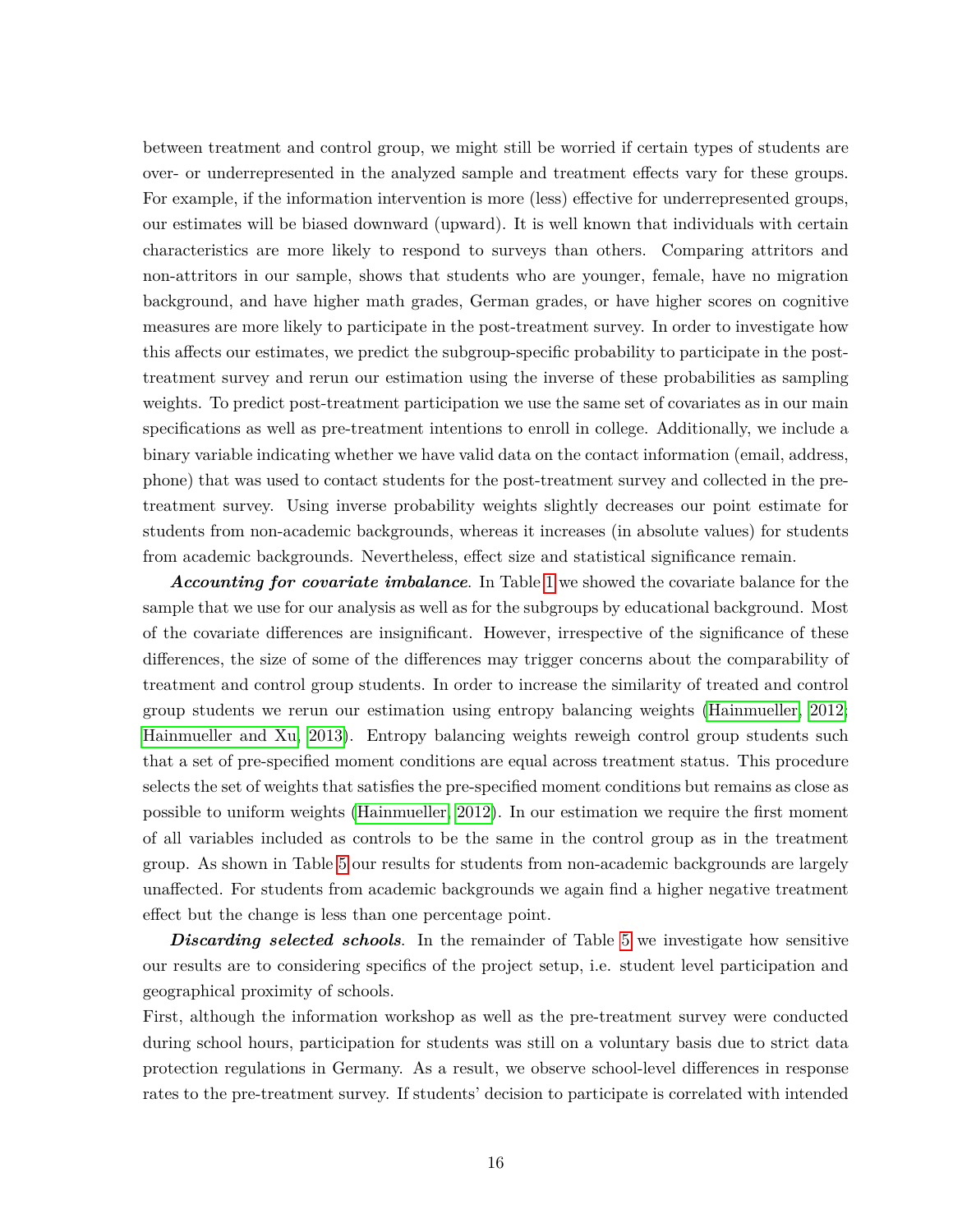<span id="page-17-0"></span>

|                                          | Non-academics                  |                    | Academics                |                    |
|------------------------------------------|--------------------------------|--------------------|--------------------------|--------------------|
| $(1)$ Main                               | $0.0849**$<br>$(0.0356)$ [613] |                    | $-0.0573**$<br>(0.0268)  | [375]              |
| $(2)$ Inverse prob. weighting            | $0.0791**$<br>(0.0380)         | $\left[613\right]$ | $-0.0808**$<br>(0.0362)  | $[373]$            |
| (3) Entropy balancing                    | $0.0810**$<br>(0.0337)         | [613]              | $-0.0664**$<br>(0.0297)  | [375]              |
| $(4)$ w/o low response schools           | $0.0828**$<br>(0.0359)         | [559]              | $-0.0558*$<br>(0.0291)   | $[324]$            |
| $(5)$ w/o potential 'spill-over schools' | $0.0777**$<br>$(0.0302)$ [532] |                    | $-0.0715***$<br>(0.0242) | $\left[352\right]$ |
| (6) Two Stage Least Squares              | $0.0856**$<br>(0.0381)         | [613]              | $-0.0509*$<br>(0.0289)   | [375]              |
| (7) Strict def. on edu.backgr.           | $0.0905**$<br>(0.0343)         | [567]              | $-0.0578**$<br>(0.0238)  | [367]              |

Table 5: Sensitivity Analysis

*Notes:* All estimates are based on Equation (1) and include the following control variables: school type, age, gender, migration background, standardized math and German grades as well as two measures for cognitive skills measured by a verbal and a matrix test. The number of observations is shown in square<br>brackets. Standard errors in parentheses are clustered at the school level. \*  $p<0.10$ , \*\*  $p<0.05$ , \*\*\*  $p<0.01$ .

college enrollment, our results will be biased. Thus, to limit the possibility that our results are driven by selection into (student-level) survey participation, we drop those schools with the five lowest school-level response rates from our sample. As shown in row 4, the change in point estimates is minimal.

And second, given that the project's focus was to conduct its RCT in low-educated districts in Berlin, one concern may be that students of treatment schools potentially inform control school students of the information workshop leading to spill-over effects. We rerun our estimations excluding all students from control schools that are close, i.e. within a two kilometer radius of a treatment school. For students from non-academic backgrounds this yields almost no change; for students from academic backgrounds the estimate increases in absolute values implying a downward bias (in absolute values) of our main estimate of 1.4 percentage points.

**Dealing with non-compliance**. One school of the treatment group did not receive the information workshop due to a mis-communication between the headmaster and its teaching staff. It was, however, possible to survey at least some of the students in this school. For our estimations, as presented in section [5,](#page-11-0) we assigned this school to the control group. In order to diffuse any concerns about this reclassification of a school, we estimate the effect of the information intervention via a two stage least squares approach. We use the original classification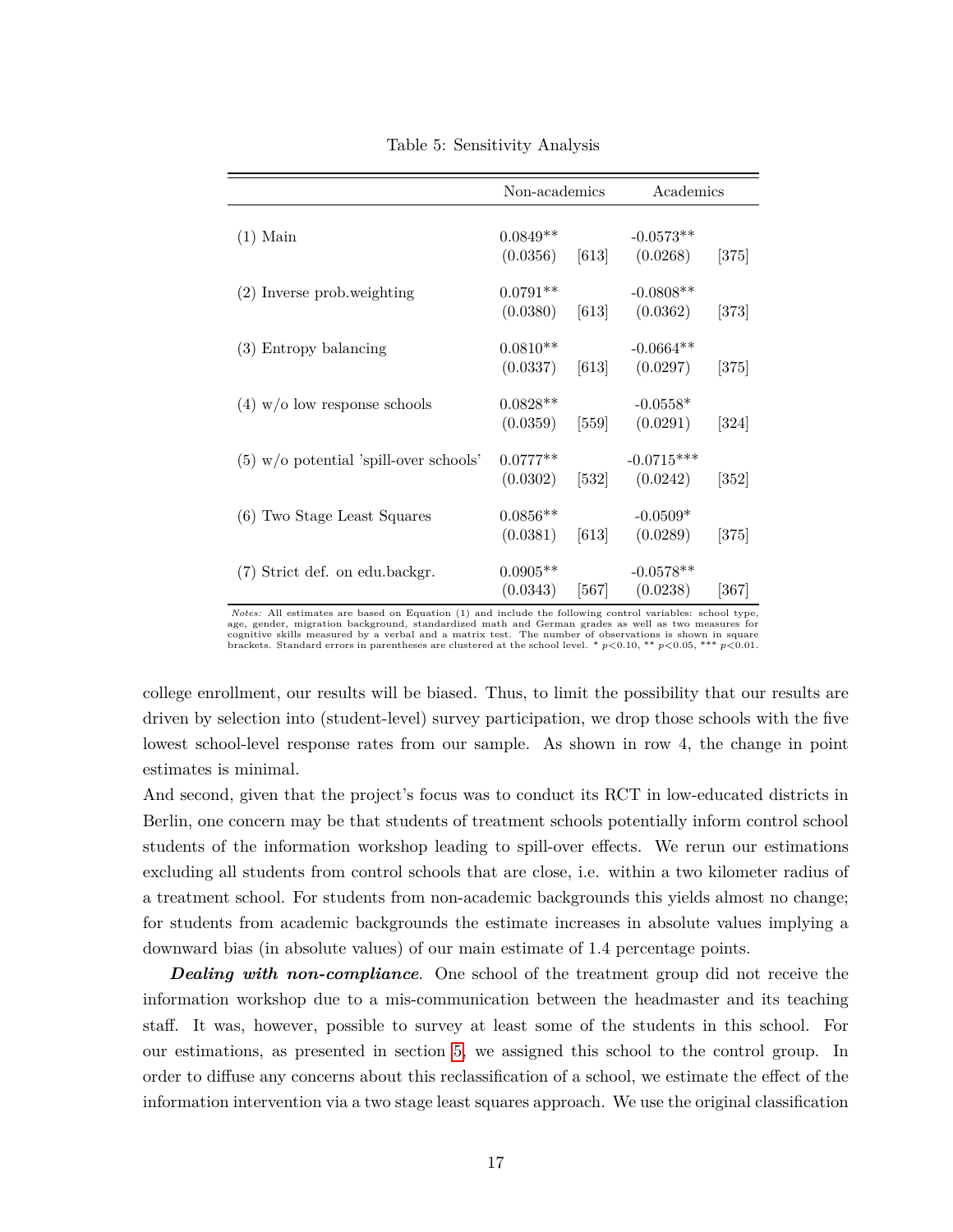of schools into treatment and control group to predict actual treatment status, i.e. whether a school actually received the information workshop, in the first stage and treat the predicted values as our treatment indicator in the second stage. We use the same set of control variables in both stages. Compared to our main specification, the changes in point estimates are only marginal.

**Defining educational background**. To cope with missing information on students' educational background we made several assumptions in order to approximate students' background (described in section [3\)](#page-5-0), thereby minimizing the loss of observations. We investigate here whether a potential misclassification of students affects our estimates. We, therefore, restrict our sample to students for whom we have complete information on parental education. This approach does changes our point estimates and significance levels only minimally.

Overall, our sensitivity analysis, as summarized in Table [5,](#page-17-0) confirms our results. The estimates do not differ significantly from our preferred estimation as presented in Table [3.](#page-13-0) However, point estimates for students from academic backgrounds vary slightly more given the smaller sample size.

## <span id="page-18-0"></span>**7. Conclusion**

This paper contributes to the growing economic literature on the effect of information provision on educational decisions. We present results using data from a randomized controlled trial in Germany. Students in randomly selected schools were treated with information about returns to tertiary education as well as different funding possibilities for university education. Students seem to comprehend the information they are given. We find that the provision of information increases intended college enrollment for students from non-academic backgrounds, while it leads students from academic family backgrounds to lower their intention to enroll. The fact that we find a significant effect on intended college enrollment shows that pre-treatment plans do not reflect optimal choices and that students do indeed lack information. If students' intentions were already optimal prior to treatment, receiving information should have no effect. In contrast to the study by [Kerr, Pekkarinen, Sarvimäki, and Uusitalo](#page-21-4) [\(2015\)](#page-21-4), our results indicate that providing (general) information has the potential to impact educational choices. One explanation for the differing results, despite the similar context, may be that the general educational decision, i.e. students' choice between university education and an alternative, may be more responsive to overall information than major-specific choices in university. Another possibility may be that teachers/counselors in the RCT by [Kerr, Pekkarinen, Sarvimäki, and](#page-21-4) [Uusitalo](#page-21-4) [\(2015\)](#page-21-4) differ in their presentation of the information materials and thus no significant treatment effect can be identified.

A particularly interesting result of our study is that providing information about postsecondary educational choices may result in better matches. For students who decrease their intention to enroll in college after treatment, the information intervention may have reminded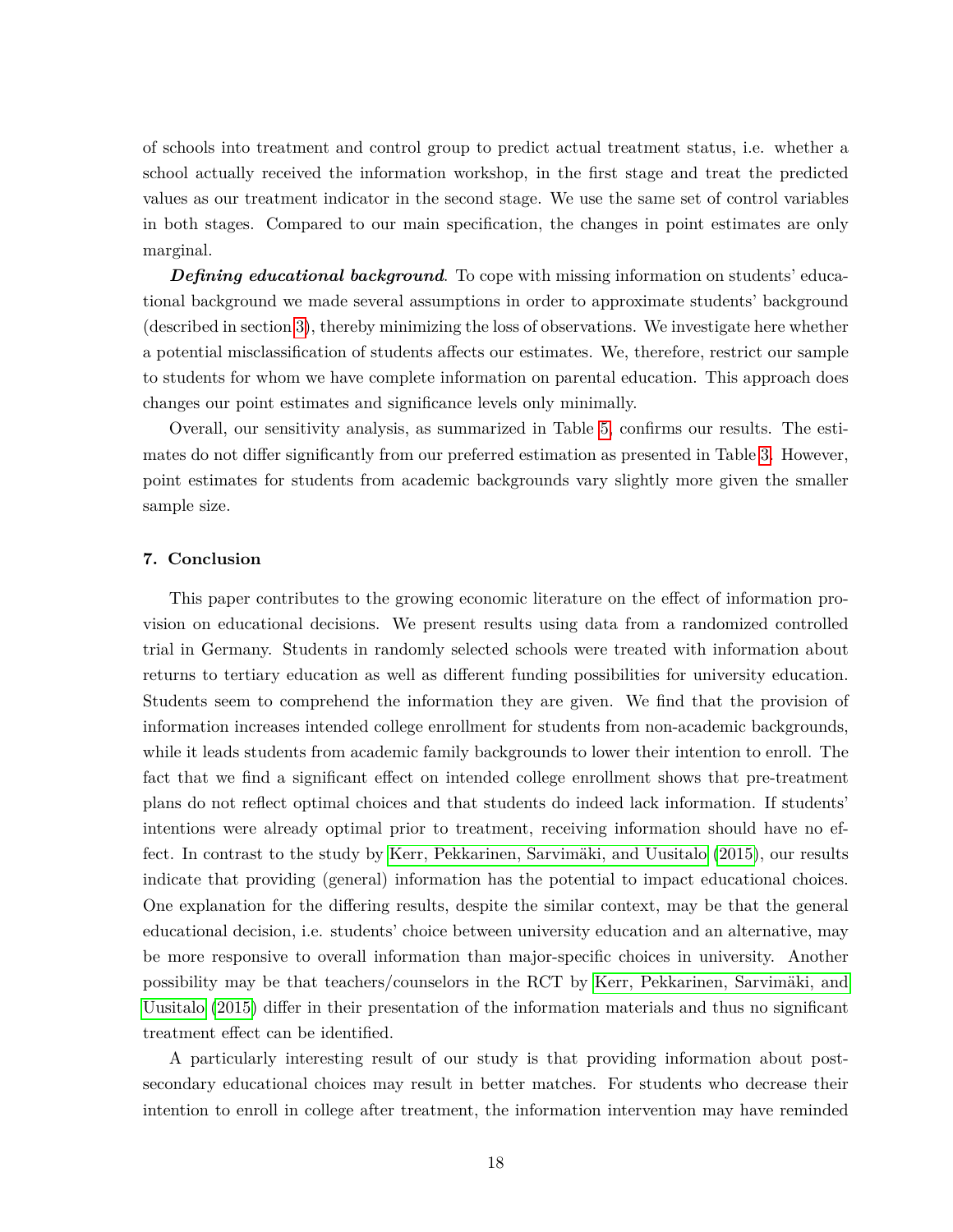them of an attractive alternative path, namely vocational education. The treatment may have led these students to re-consider their options after graduation instead of blindly following the expectations of their surroundings.

Although we find a differential causal effect of information provision, the question which specific information triggered this result, is less clear. Further research is needed to obtain a better understanding of what particular type of information helps students to find the best match, i.e. encourages students from non-academic family backgrounds to pursue university education and at the same time, raises the awareness for alternatives to university education for students from academic backgrounds.

The gap in educational attainment by family background is mostly discussed from the angle of inequality of opportunities, whereas the loss of efficiency through a mismatch of skills is too often neglected. However, especially in countries with a shrinking labor force, the efficient use of human capital resources gains importance. The findings of this paper show that educational inequality – measured by the differences in students' intended college enrollment by parental educational – can be reduced by providing students with relevant information, while simultaneously improving educational matches. A tailored information workshop may indeed be an appropriate and inexpensive policy tool to narrow the gap in take up of tertiary education.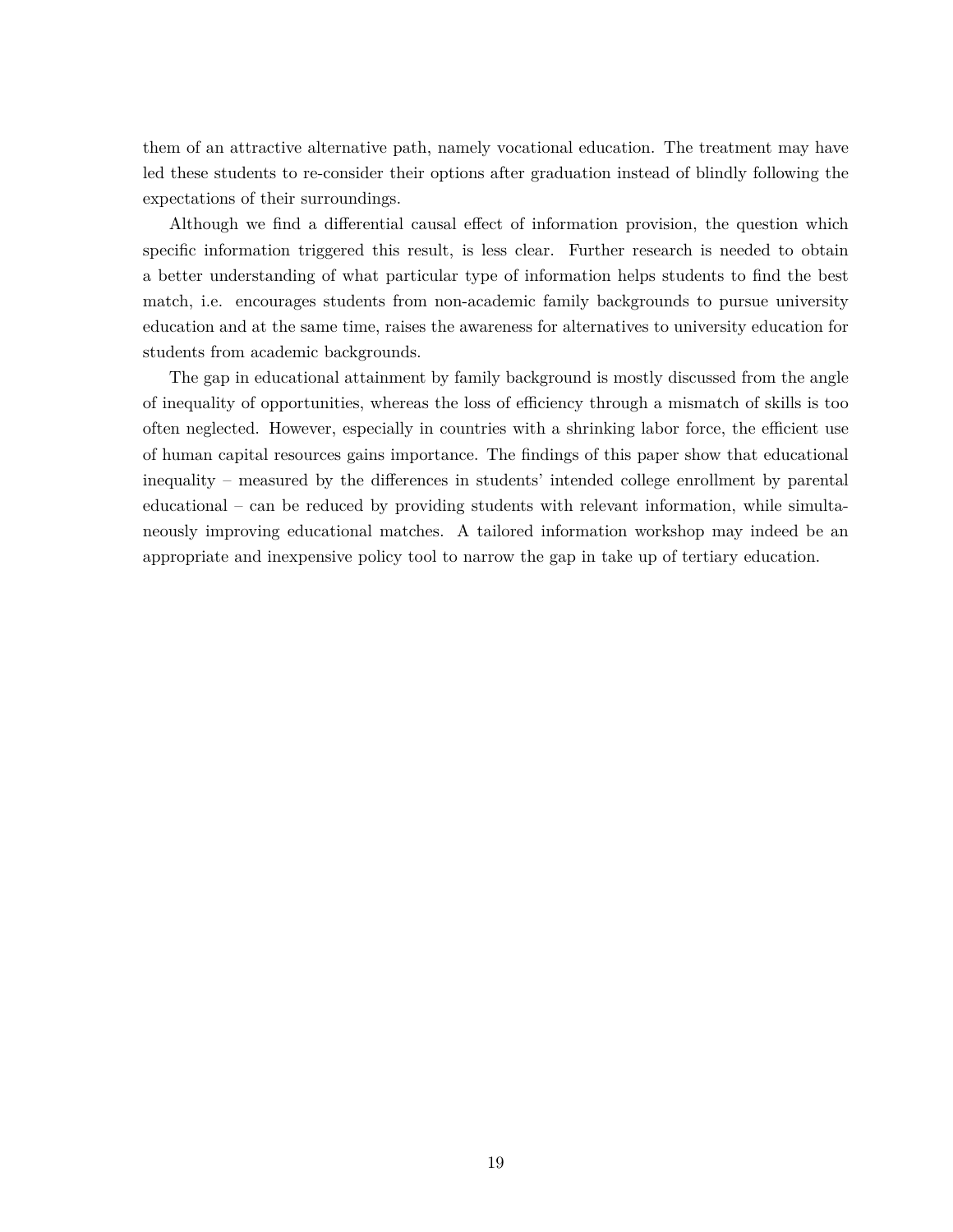#### **References**

- <span id="page-20-6"></span>Ajzen, I. (1985): "From Intentions to Actions: A Theory of Planned Behavior," in *Action Control*, ed. by J. Kuhl, and J. Beckmann, SSSP Springer Series in Social Psychology, pp. 11–39. Springer Berlin Heidelberg.
- <span id="page-20-5"></span>(1991): "The theory of planned behavior," *Organizational Behavior and Human Decision Processes*, 50(2), 179 – 211, Theories of Cognitive Self-Regulation.
- <span id="page-20-10"></span>Allison, P. D. (1990): "Change Scores as Dependent Variables in Regression Analysis," *Sociological Methodology*, 20, 93–114.
- <span id="page-20-9"></span>Becker, R., and A. Hecken (2008): "Warum werden Arbeiterkinder vom Studium an Universitäten abgelenkt? Eine empirische Überprüfung der "Ablenkungsthese" von Müller und Pollak (2007) und ihrer Erweiterung durch Hillmert und Jacob (2003)," *Kölner Zeitschrift für Soziologie und Sozialpsychologie*, 60(1), 3–29.
- <span id="page-20-3"></span>Bettinger, E. P., B. T. Long, P. Oreopoulos, and L. Sanbonmatsu (2012): "The Role of Application Assistance and Information in College Decisions: Results from the H&R Block FAFSA Experiment," *The Quarterly Journal of Economics*, 127(3), 1205–1242.
- <span id="page-20-0"></span>BIFULCO, R., J. M. FLETCHER, S. J. OH, AND S. L. ROSS (2014): "Do high school peers have persistent effects on college attainment and other life outcomes?," *Labour Economics*, 29, 83 – 90.
- <span id="page-20-8"></span>Bildungsberichterstattung, A. (2014): "Bildung in Deutschland 2014," Ein indikatorengestützter Bericht mit einer Analyse zur Bildung von Menschen mit Behinderungen.
- <span id="page-20-2"></span>BOOIJ, A. S., E. LEUVEN, AND H. OOSTERBEEK (2012): "The role of information in the take-up of student loans," *Economics of Education Review*, 31(1), 33–44.
- <span id="page-20-4"></span>Dinkelman, T., and C. Martínez (2014): "Investing in Schooling In Chile: The Role of Information about Financial Aid for Higher Education," *Review of Economics and Statistics*, 96(2), 244–257.
- <span id="page-20-1"></span>Dynarski, S. (2002): "The Behavioral and Distributional Implications of Aid for College," *The American Economic Review*, 92(2), 279–285.
- <span id="page-20-11"></span>Engle, J. (2008): "Postsecondary Access and Success for First-Generation College Students," in *American Academic Volume Three*, pp. 25–48. Pell Institute for the Study of Opportunity in Higher Education, Boulder: Westview Press.
- <span id="page-20-7"></span>Fishbein, M., and I. Ajzen (1975): *Belief, Attitude, Intention, and Behavior: An Introduction to Theory and Research.* Reading, MA: Addison-Wesley.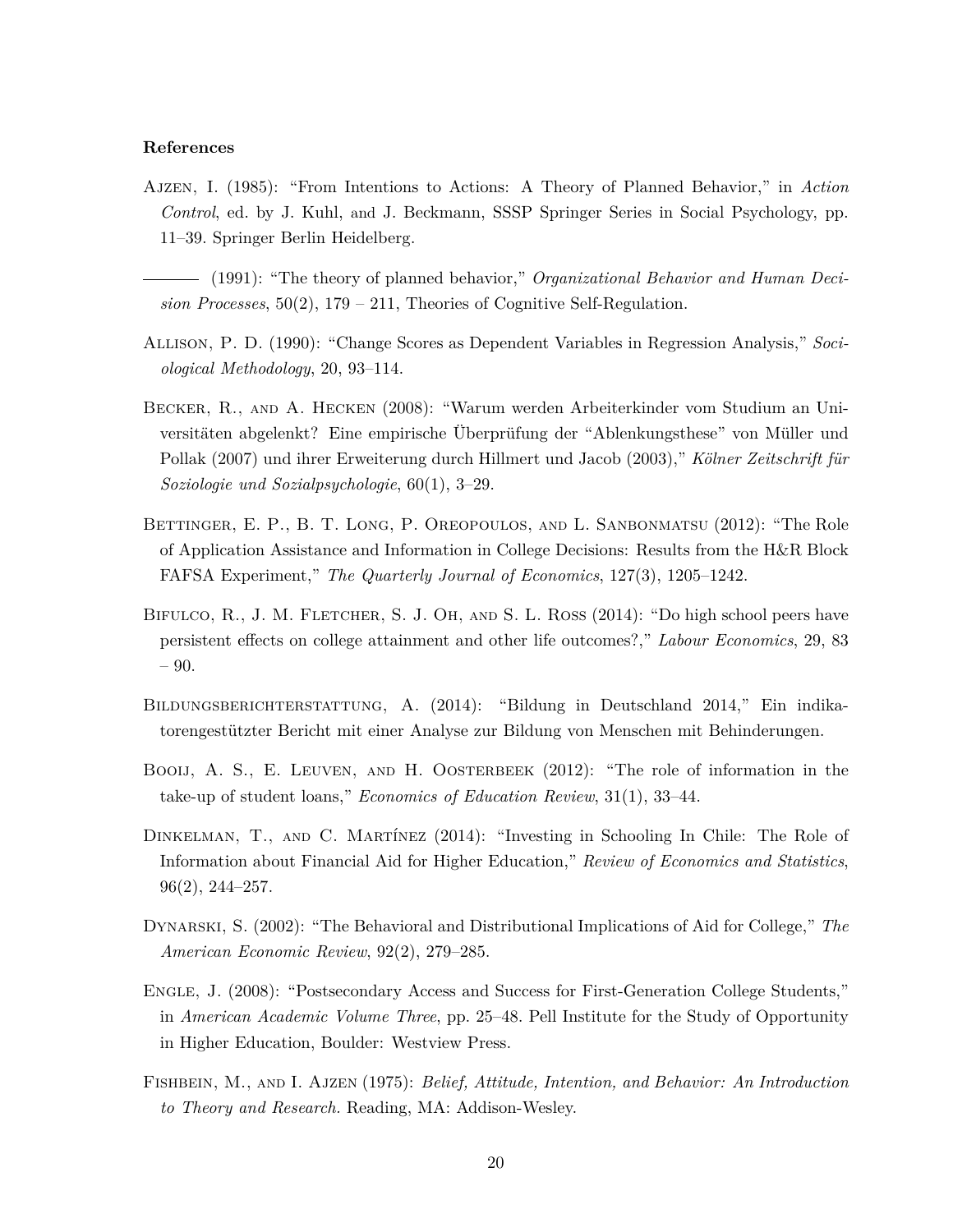- <span id="page-21-10"></span>Hainmueller, J. (2012): "Entropy Balancing for Causal Effects: A Multivariate Reweighting Method to Produce Balanced Samples in Observational Studies," *Political Analysis*, 20(1), 25–46.
- <span id="page-21-11"></span>HAINMUELLER, J., AND Y. XU (2013): "Ebalance: A Stata Package for Entropy Balancing," *Journal of Statistical Software*, 54(7), 1–18.
- <span id="page-21-5"></span>HERBER, S. P. (2015): "The Role of Information in the Application for Merit-Based Scholarships: Evidence from a Randomized Field Experiment," BERG Working Paper 95, University of Bamberg.
- <span id="page-21-6"></span>HOXBY, C., AND S. TURNER (2014): "Expanding College Opportunities for High-Achieving, Low Income Students," Discussion Paper No. 12-014, Stanford Institute for Economic Policy Research, SIEPR Discussion Paper No. 12-014.
- <span id="page-21-9"></span>Iacus, S., G. King, and G. Porro (2009): "CEM: Software for Coarsened Exact Matching," *Journal of Statistical Software*, 30(9), 1–27.
- <span id="page-21-8"></span>Jensen, R. (2010): "The (Perceived) Returns to Education and the Demand for Schooling," *Quarterly Journal of Economics*, 125(2), 515–548.
- <span id="page-21-4"></span>Kerr, S. P., T. Pekkarinen, M. Sarvimäki, and R. Uusitalo (2015): "Post-Secondary Education and Information on Labor Market Prospects: A Randomized Field Experiment," Discussion paper 9372, IZA.
- <span id="page-21-7"></span>Loyalka, P., Y. Song, J. Wei, W. Zhong, and S. Rozelle (2013): "Information, college decisions and financial aid: Evidence from a cluster-randomzed controlled trial in China," *Economics of Education Review*, 36, 26–40.
- <span id="page-21-1"></span>Manski, C. F. (1993a): "Adolescent Econometricians: How Do Youth Infer the Returns to Schooling?," in *Studies of Supply and Demand in Higher Education*, ed. by C. T. Clotfelter, and M. Rothschild, chap. 2, pp. 43–60. University of Chicago Press.
- <span id="page-21-2"></span>(1993b): "Dynamic choice in social settings," *Journal of Econometrics*, 58(1-2), 121– 136.
- <span id="page-21-3"></span>McGuigan, M., S. McNally, and G. Wyness (2014): "Student Awareness of Costs and Benefits of Educational Decisions: Effects of an Information Campaign and Media Exposure," IZA Discussion Paper 8596, Institute for the Study of Labor, Bonn.
- <span id="page-21-0"></span>Middendorff, E., B. Apolinarski, J. Poskowsky, M. Kandulla, and N. Netz (2013): "Die wirtschaftliche und soziale Lage der Studierenden in Deutschland 2012," 20. Sozialerhebung des Deutschen Studentenwerks durchgeführt durch das HIS-Institut für Hochschulforschung.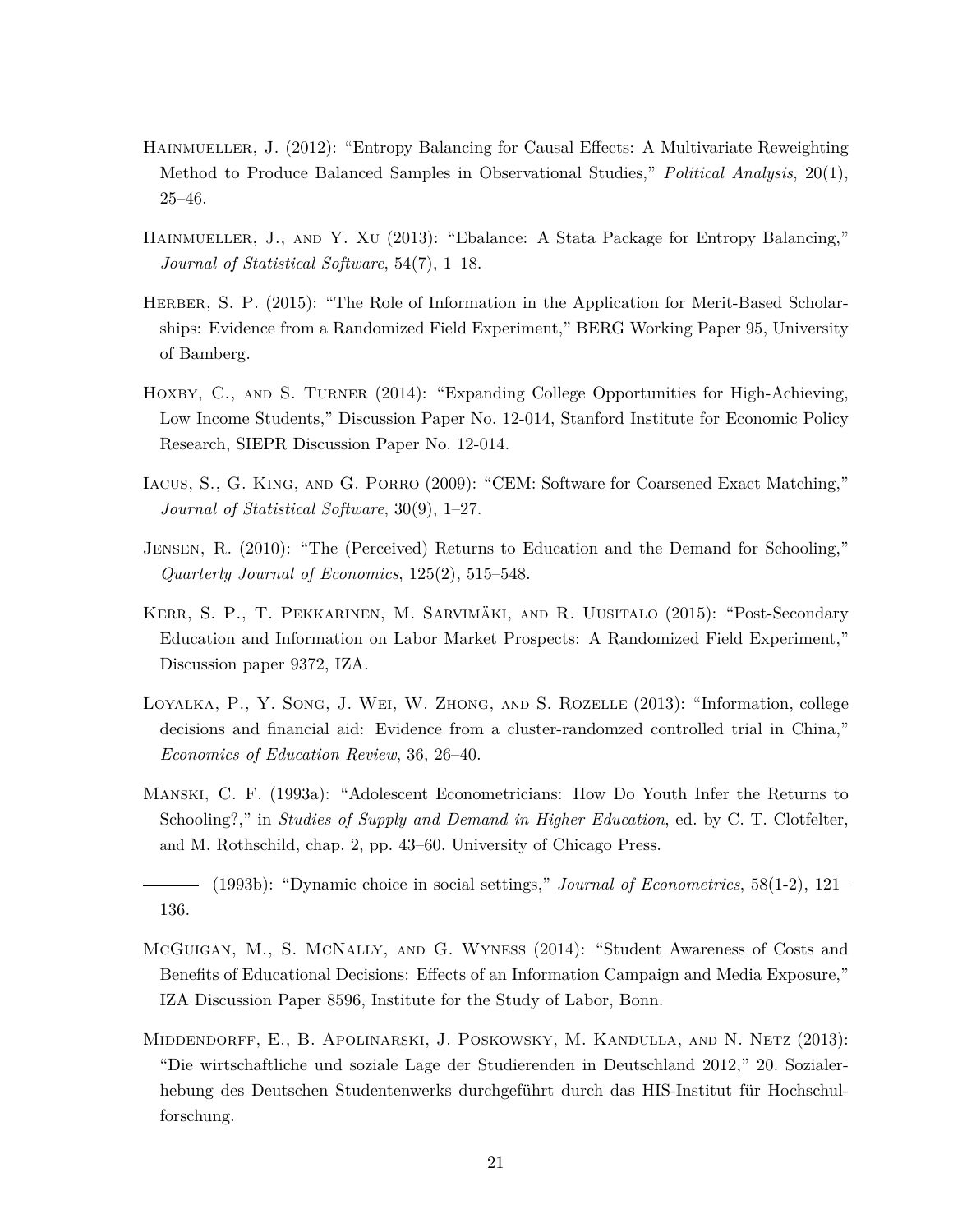- <span id="page-22-3"></span>Nguyen, T. (2008): "Information, Role Models and Perceived Returns to Education: Experimental Evidence from Madagascar," mimeo.
- <span id="page-22-2"></span>Oreopoulos, P., and R. Dunn (2013): "Information and College Access: Evidence from a Randomized Field Experiment," *The Scandinavian Journal of Economics*, 115(1), 3–26.
- <span id="page-22-1"></span>Oxoby, R. J. (2008): "Skill uncertainty and social inference," *Labour Economics*, 15(3), 400 – 405.
- <span id="page-22-0"></span>STEINER, V., AND K. WROHLICH (2012): "Financial Student Aid and Enrollment in Higher Education: New Evidence from Germany," *The Scandinavian Journal of Economics*, 114(1), 124–147.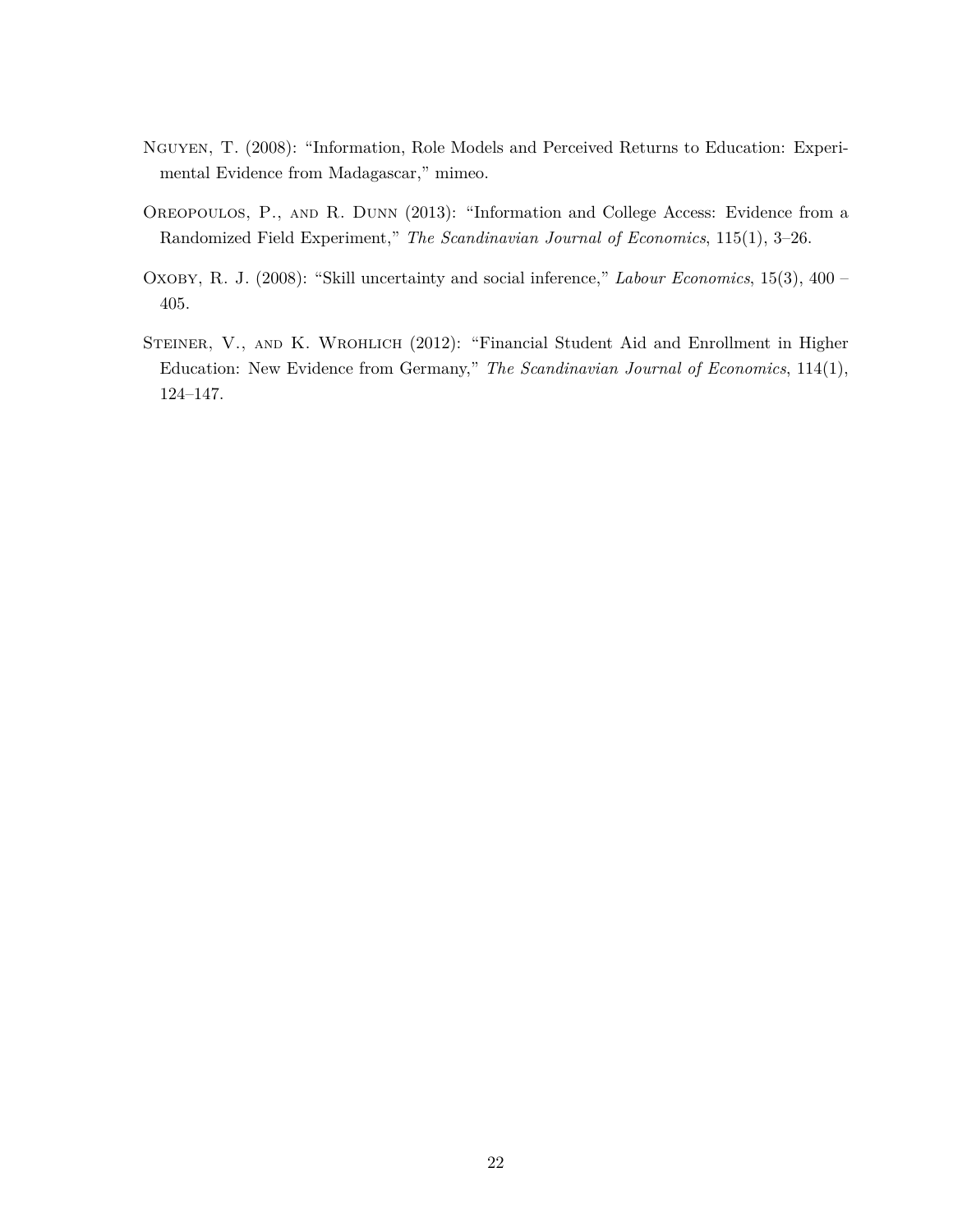## <span id="page-23-1"></span>**Appendix**

|                                  | Full sample           |                          |
|----------------------------------|-----------------------|--------------------------|
|                                  | Control<br>Group Mean | Treatment<br>Group Diff. |
| Int. college enrollment          | 0.777                 | $-0.029$                 |
| Individual characteristics       |                       |                          |
| Age                              | 18.677                | $-0.051$                 |
| Female                           | 0.571                 | $-0.009$                 |
| Migration background             | 0.515                 | 0.046                    |
| Non-academic fam.backgr.         | 0.615                 | 0.003                    |
| Performance and skills           |                       |                          |
| German Grade                     | 8.580                 | $-0.134$                 |
| Math Grade                       | 7.714                 | 0.146                    |
| Cognition test (verbal)          | 9.492                 | 0.278                    |
| Cognition test (figural)         | 10.706                | 0.142                    |
| School type                      |                       |                          |
| School type I (Gym.)             | 0.297                 | $-0.035$                 |
| School type II (Gesamtschule)    | 0.366                 | 0.044                    |
| School typ III (berufl.Gym.)     | 0.336                 | $-0.009$                 |
| Perceived returns                |                       |                          |
| Unemp.risk smaller               | 0.392                 | $-0.007$                 |
| Prosp. for well paid job higher  | 0.702                 | 0.002                    |
| Rel.inc.premium (B.A./Voc.degr.) | 1.546                 | $-0.003$                 |
| Life time inc. higher            | 0.623                 | $-0.001$                 |
| N                                | 1086                  | 492                      |
| (total)<br>Ν                     | 1578                  |                          |

Table A.1: Covariate balance by treatment status

*Notes:* This table presents control group means and treatment-control differences based on a two-sided t-test. Standard errors are clustered at the school level. \* *p*<0.1, \*\* *p*<0.05, \*\*\* *p*<0.01.

Table A.2: Treatment effect on perceived labor market returns

<span id="page-23-0"></span>

|                                                  | Treatment effect                      |       |
|--------------------------------------------------|---------------------------------------|-------|
| Unemployment risk is smaller                     | $0.1130**$                            | [966] |
| Prospects for finding a well paid job are higher | $(0.0460)$<br>$0.0798***$<br>(0.0285) | [952] |
| Relative income premium (B.A./Voc.degr.)         | 0.0287<br>(0.0654)                    | (758) |

*Notes:* Each row represents a separate regression with the outcome specified in the most left column. Estimates are based on Equation [2,](#page-10-2) i.e. using changes in subjective labor market benefits as dependent variables. In all estimations we control for age, gender, migration background, school types, standardized math and German grades as well as two measures for cognitive skills measured by a verbal and a matrix test. The nu  $p < 0.01$ .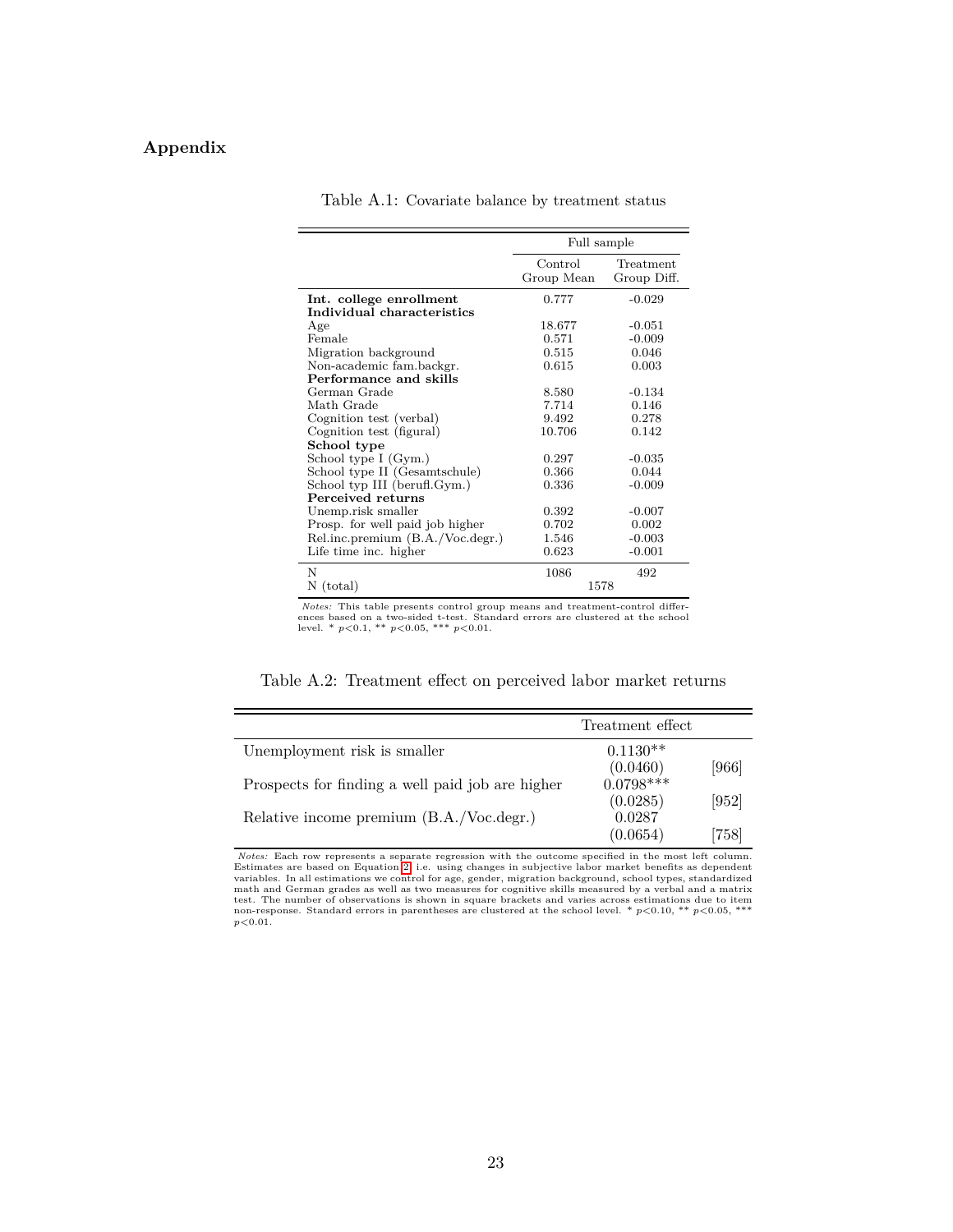<span id="page-24-0"></span>

|                                   | Non-academic<br>backgr. | Academic<br>backgr. | Difference  |
|-----------------------------------|-------------------------|---------------------|-------------|
| Socio-demographic characteristics |                         |                     |             |
| Age                               | 18.662                  | 18.363              | $0.300***$  |
| Female                            | 0.617                   | 0.552               | $0.065*$    |
| Migration background              | 0.522                   | 0.419               | $0.103**$   |
| <b>Performance and Skills</b>     |                         |                     |             |
| German Grade                      | 8.467                   | 9.144               | $-0.677***$ |
| Math Grade                        | 7.965                   | 8.450               | $-0.485*$   |
| Cognition test (verbal)           | 9.460                   | 10.605              | $-1.145***$ |
| Cognition test (figural)          | 10.917                  | 11.312              | $-0.395*$   |
| School types                      |                         |                     |             |
| School type I (Gym.)              | 0.295                   | 0.325               | $-0.030$    |
| School type II (Gesamtschule)     | 0.374                   | 0.365               | 0.008       |
| School typ III (berufl.Gym.)      | 0.331                   | 0.309               | 0.022       |
| Job choice values                 |                         |                     |             |
| Social orient.                    | $-0.005$                | $-0.088$            | 0.084       |
| Extrinsic orient.                 | 0.034                   | $-0.164$            | $0.198**$   |
| Intrinsic orient.                 | $-0.048$                | 0.131               | $-0.179**$  |
| External orient.                  | 0.064                   | $-0.128$            | $0.193**$   |
| Information sources               |                         |                     |             |
| Internet                          | 95.402                  | 94.879              | 0.524       |
| Parents/Family                    | 87.273                  | 94.879              | $-7.606***$ |
| Friends                           | 89.256                  | 88.679              | 0.577       |
| Central study counseling          | 36.913                  | 38.859              | $-1.946$    |
| Job info.center/Emp.agency        | 60.738                  | 52.162              | $8.576**$   |
| Int. college enrollment           | 0.732                   | 0.864               | $-0.132***$ |
| $\mathbf N$                       | 613                     | 375                 |             |

Table A.3: Descriptive statistics

*Notes:* This tables documents differences of students by educational background with regard to various characteristics.<br>Differences are based on a two-sided t-test. \* *p*<0.10, \*\* *p*<0.05, \*\*\* *p*<0.01.